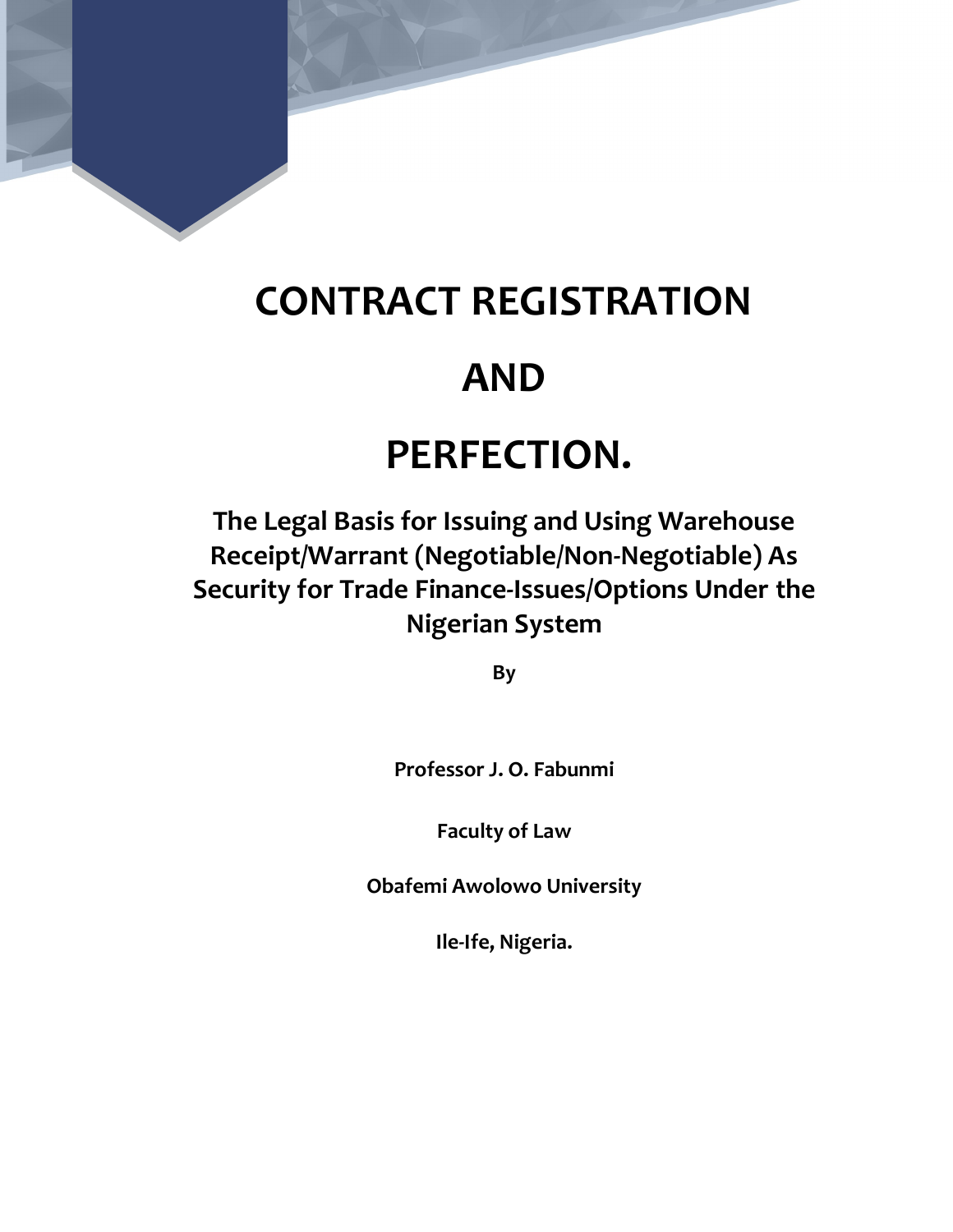A paper delivered at a workshop organized by Securities & Exchange Commission in Collaboration with ACE – Audit Control and Expertise S.A. Ltd. at Sheraton Hotel, Abuja between 18 - 22 March, 2002.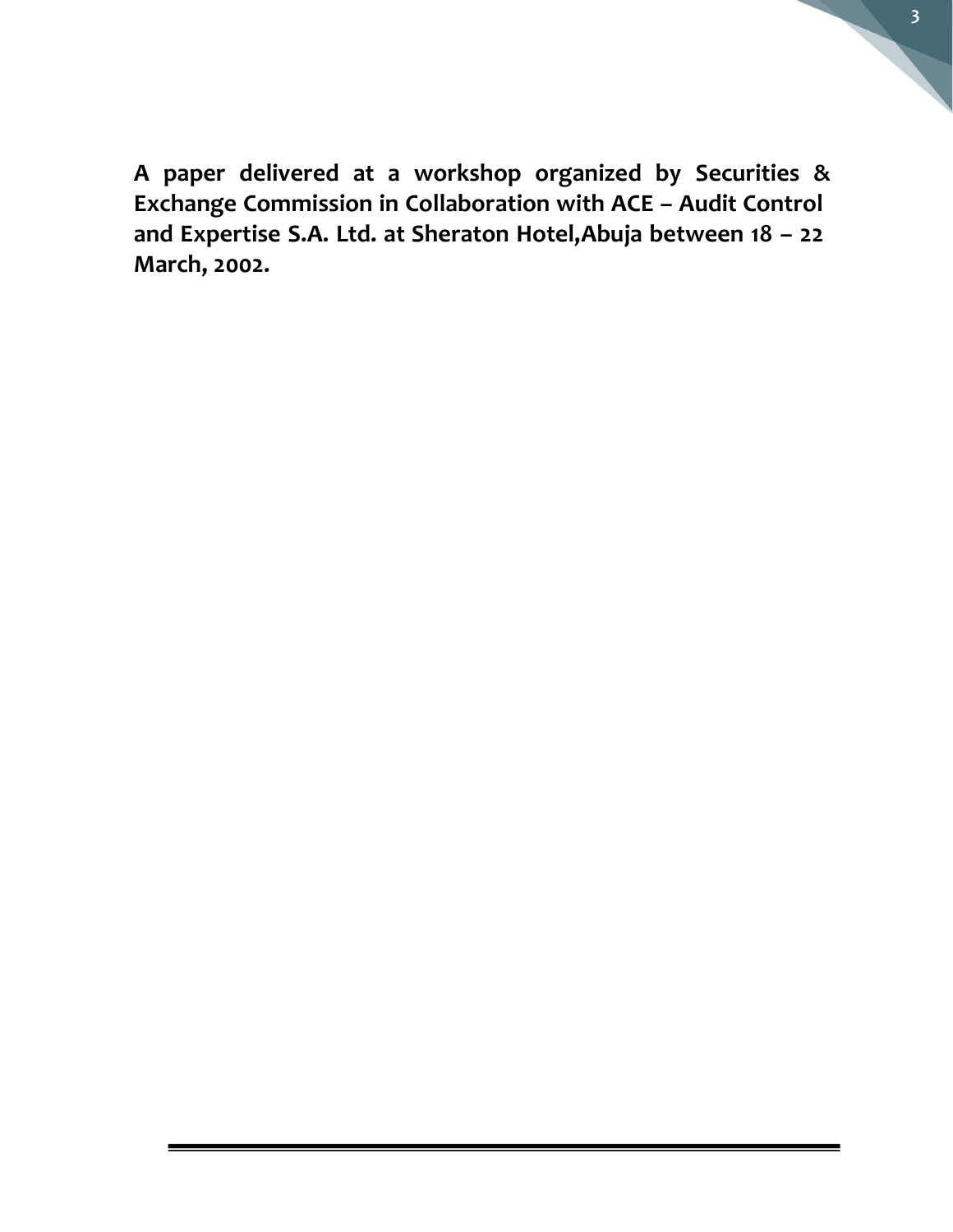### CONTRACT REGISTRATION AND PERFECTION: THE LEGAL BASIS FOR ISSUING AND USING WAREHOUSE RECEIPT/WARRANT (NEGOTABLE/NON-NEGOTIABLE) AS SECUIRTY FOR TRADE FINANCE-ISSUES/OPTIONS UNDER THE NIGERIAN SYSTEM\*

#### Summary

We have carefully examined the law and practice relating to warehouse receipt/warrant as collateral security for financing commodity trade. In this connection we review some of the various devices evolved through the ingenuity of lawyers to see whether the legal basis of the warehouse receipt/warrant lies therein. It was discovered that some of the rules are applicable. It was also discovered that within the meaning of S.1(4) of the Factors Act 1889, warehouse receipt/warrant is accorded the status of document of title but was not recognized as a negotiable document of title by any legislation. This imposes limitation on the use of warehouse receipt/warrant as collateral security for financing commodity trade. We have suggested that legislation should be put in place to recognise warehouse receipt as negotiable document of title and this will aid rapid development of secondary market for financing agricultural produce with warehouse receipt/warrant playing a major role.

We discovered also that the issue of registration, perfection of security interest and priority are complex and confusing and sometime unclear we have therefore suggested legislation along the line of United State's Uniform Commercial Code to put sanity into the system. The present practice of using tripartite warehouse agreement with detailed clauses on the rights and duties of the parties, we find to be unsatisfactory and have suggested its replacement by security agreementand financing statement and the right and duties of the parties to bespelt out in legislation. There are many statutory provisions in various legislation which are relevant to operation of warehouse receipt/warrant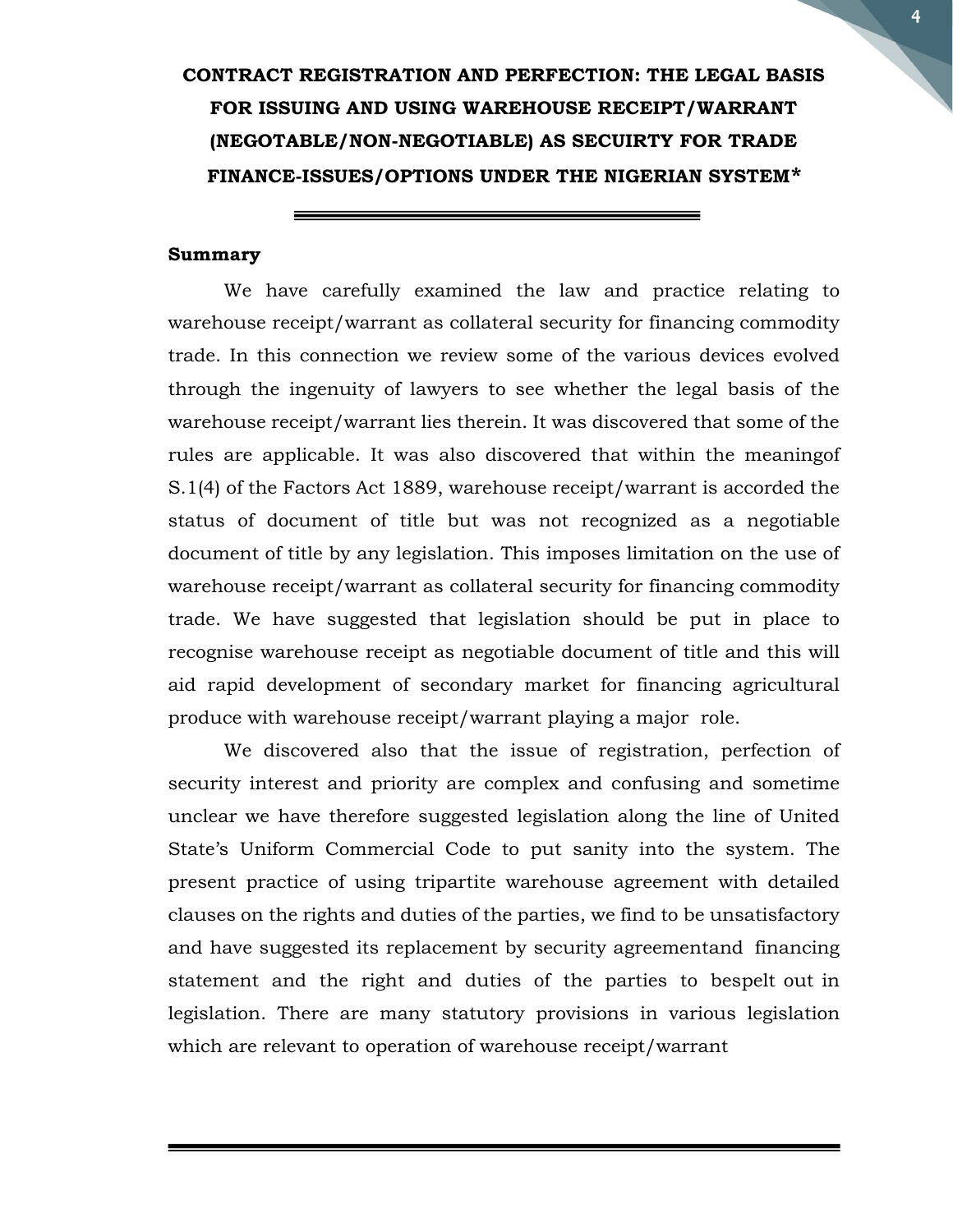but which need to be put together for easy access and enactment of some other additional legislation to enhance and sustain the integrity of the system.

For all of the above we have suggested a comprehensive codification of the law.

#### Introduction

Credit creation for financing commodity trade became important strategy with the collapse of produce marketing boards<sup>1</sup> in the 80's as a result of the liberalization of government policy. The sudden change in policy without any alternative replacement in place denied the agricultural sector the much-needed financial assistance, which led to confusion and distabilisation in the sector. The result is that agricultural producers explored other possibilities of credit creation for the finance of their trade. The traditional credit facilities of mortgage of real properties,  $2$  chattel,  $3$ pledge,<sup>4</sup> and charges<sup>5</sup> were considered inherently cumbersome, inadequate and too complex for their operations. Consequently the idea of warehouse receipt/warrant as security for commodity trade became very attractive.

In Nigeria, warehouse receipt/warrant is used to raise credit from the Banks to finance commodity trade yet the practice lacks statutory backing. This underscores the urgent need for a legislative intervention to control and regulate the practice of warehouse receipts/warrants as security for loan and such matters as classification of warehouses, rights and obligations of parties, warehouse receipts/warrant, registration and perfection of security documents, insurance and realization of security in case of default among others. Since the main focus of government economic policy is liberalization, enabling financial environment should be created for the growth of the economy, the way this can be done in the agricultural sector is for the sector to have access to credit facilities and this can be done through warehouse receipts/warrants. It is pertinent to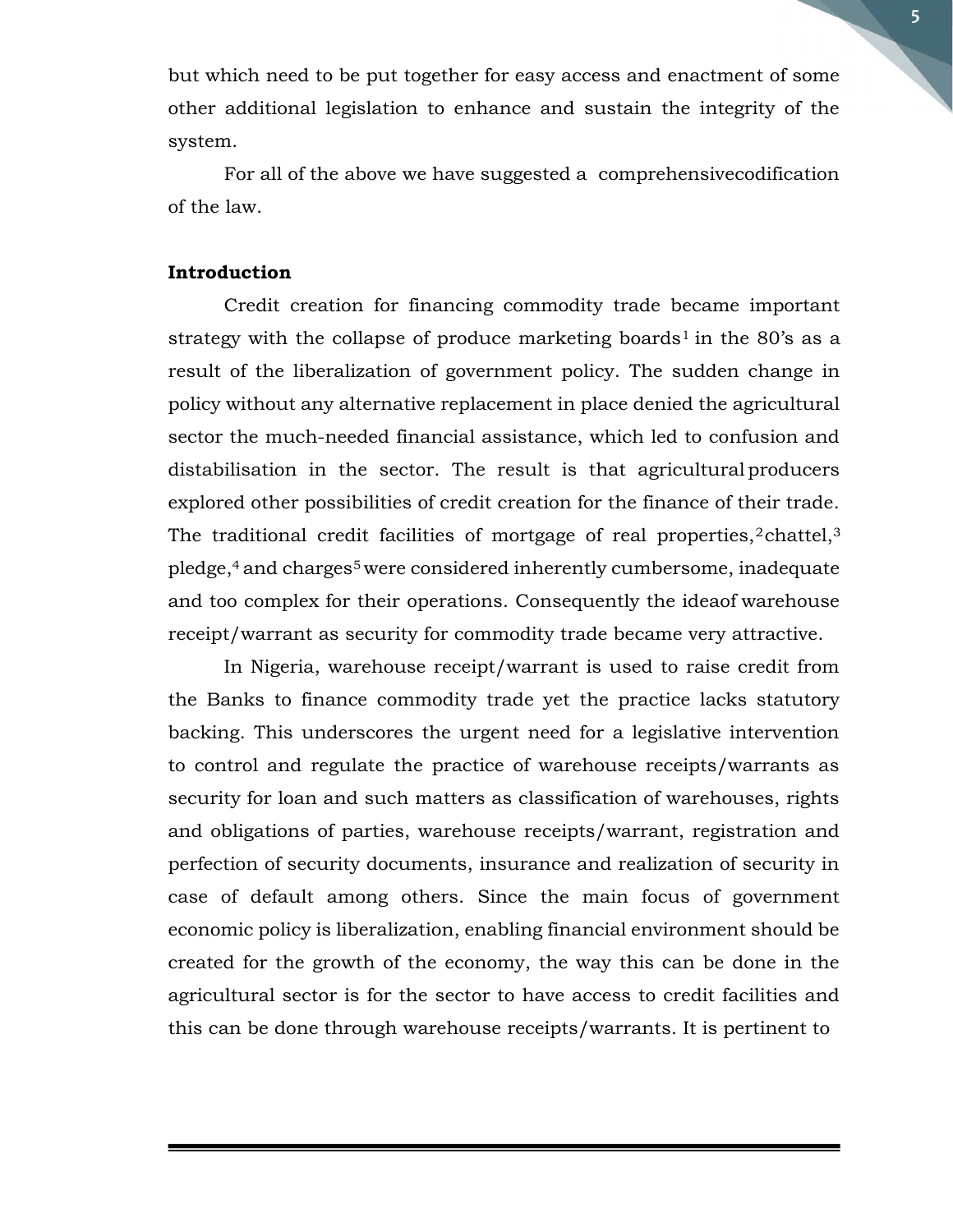mention that agriculture, which used to be the main stay of Nigerian economy up to the early 70's now accounts for less than 10% of the national revenue. There is therefore the need to reverse the situation.

The paper carefully examines the various points highlighted above and offers suggestions for reform.

#### Types of Warehouses

Warehouses can be classified into four categories;

- $(1)$  Independent warehouse: This is a public independent warehouse where the owner acts only as custodian of the agricultural products stored in the warehouse and has no interest in the products.
- $(2)$  Field Warehouse: Here the public warehouse company leases property for storage from the depositor/producer. The warehouse company must maintain a complete control of the property, properly demarcate the leased storage property and there must be a clear notice that the property is operated by the public warehouse. It must be clear that the depositor/producer is not connected with the operation of the warehouse.
- $(3)$  Subsidiary Warehouse: This is a warehouse, which is wholly owned or controlled by a parent organisation, which owns the goods stored in the warehouse.
- (4) An Owner-Operated Warehouse: This is a warehouse operated by the owner as auxiliary to his principal business where he stores his products as well as those of the public.

It is relevant to state that Banks prefer warehouse receipt issued by independent and field warehouses. This view received support from learned editors when they said.5a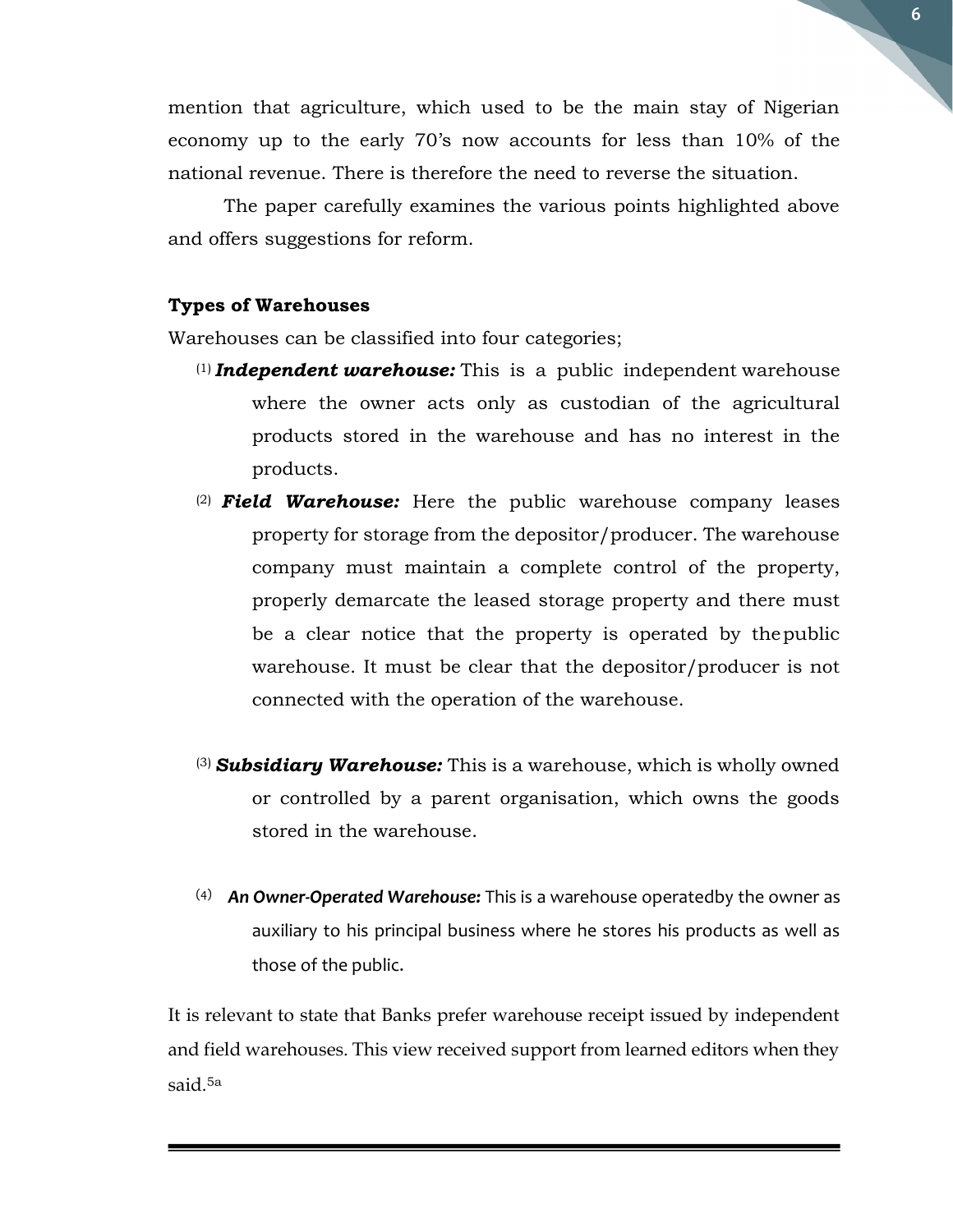"The early case law on field warehousing accepted the arrangement so long as certain basic requirements were met. Umon Trust Co. v. Wilson established that a good faith transfer of inventory to an independent warehouse conducted on the borrower's premises was a sufficient change in possession to justify issuance of valid warehouse receipts and therefore was not in derogation of the rights of competing creditors. The warehouse receipts retained their efficacy even though the motive of the bailment was admittedly the acquisition of pledgeable documents not storage. The bailee's economic independence was often said to be essential for the pledge to be valid . . . banks would probably not be willing to forego the advantage of an independent guardian of their interest."

7

The operators of the warehouse issue warehouse receipt/warrant to depositors, which are used to finance commodity trade. This can be an effective means of financing commodity trade if there exist an effective legal framework for its operation. A system that allocates rights and liabilities and protects the parties, such a system exist in the USA,<sup>6</sup> Canada<sup>7</sup> and India.8 Here in Nigeria, for commodity financing reliance is still placed on the common law and equitable principles and statutes scattered on the statute books. The ingenuity of lawyers has led to the creation of some security devices through which financing commodity trade are conducted. We shall now consider these securities devices as background to our topic.

#### 1. The Pledge

In Halliday v. Holgate Willes J. described<sup>8a</sup> pledge' as follows -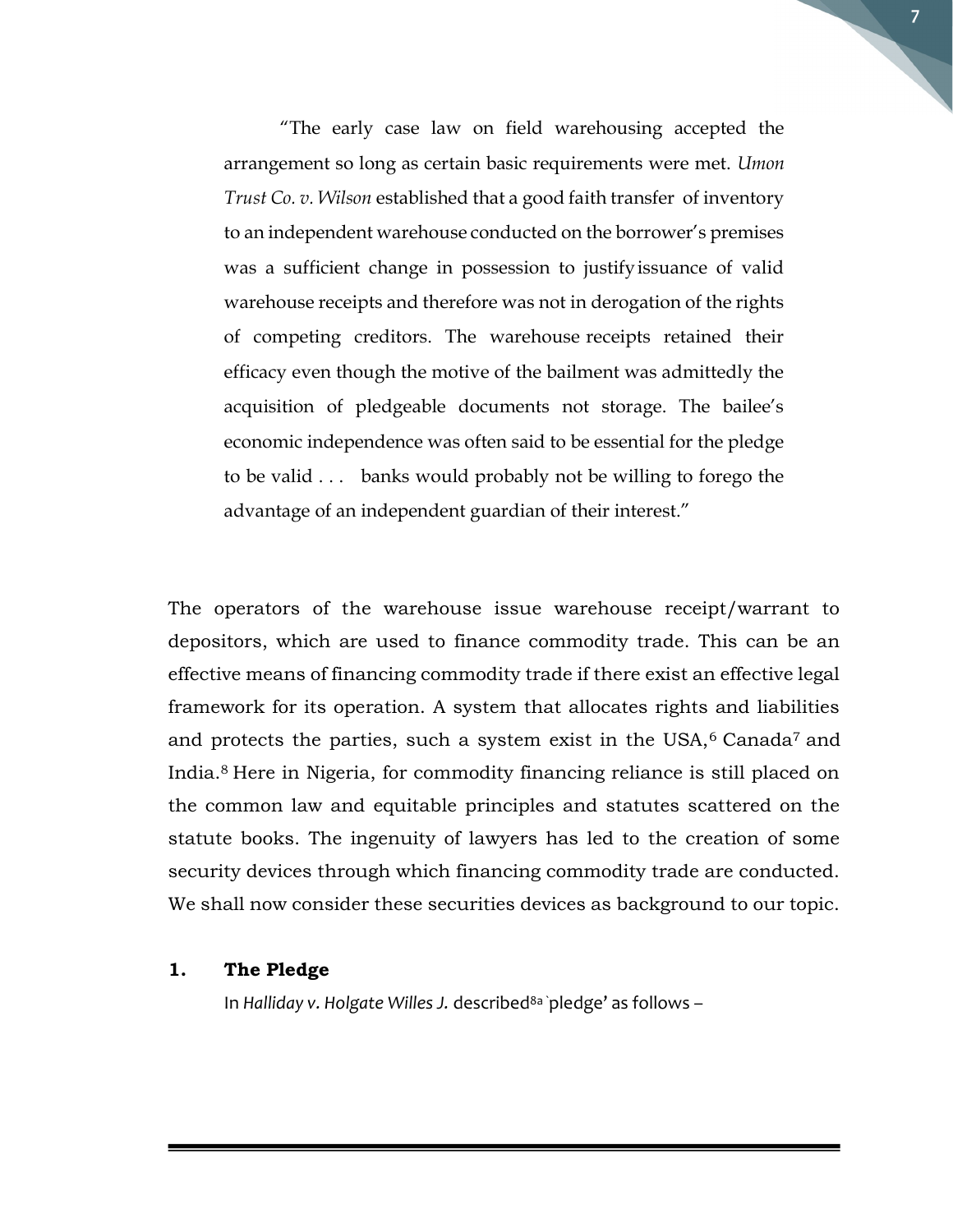"There are three kinds of security, the first a simple loan; the second a mortgage, passing the property out and out; the third, a security intermediate between a loan and a mortgage – viz, a pledge – whether by contract a deposit of goods is made security for a debt and the right to the property rests on the pledge so far as is necessary to secure the debt. It is true the pledgor has such a property in the article pledged as he can convey to a third person, but he has no right to the goods without paying off the debt and until the debt is paid off the pledgee has the whole present interest"

This was the earliest form of security. The creditor took possession of the debtor's goods as security until the debtor paid the debt. The idea was that if the debtor was allowed to remain in possession after granting security over his goods; other creditors might be led to lend money on the belief that the debtor was still the owner of the goods. Common law then regarded possession by the creditor as essential for a valid security interest. It is interesting to note that mortgage of land was in the nature of pledge, the mortgagee taking possession of the land until payment. However, the practice developed in the 16<sup>th</sup> century of leaving the mortgagor of land in possession and this was also achieved for the mortgage of goods two centuries later.<sup>9</sup> Subsequently, there was further development which increased the scope of the pledge to include not only goods but document of title to goods and instruments, embodying a money obligation10. Common law developed to the extent that physical possession of the goods became unnecessary, constructive possession through the debtor or third party was sufficient.

The pledgee has limited interest in the asset; his possession is notice of his interest, which makes negotiation of that interest unnecessary. In the event of default the pledgee has the power to sell the goods but the pledgee must give reasonable notice to the pledgor,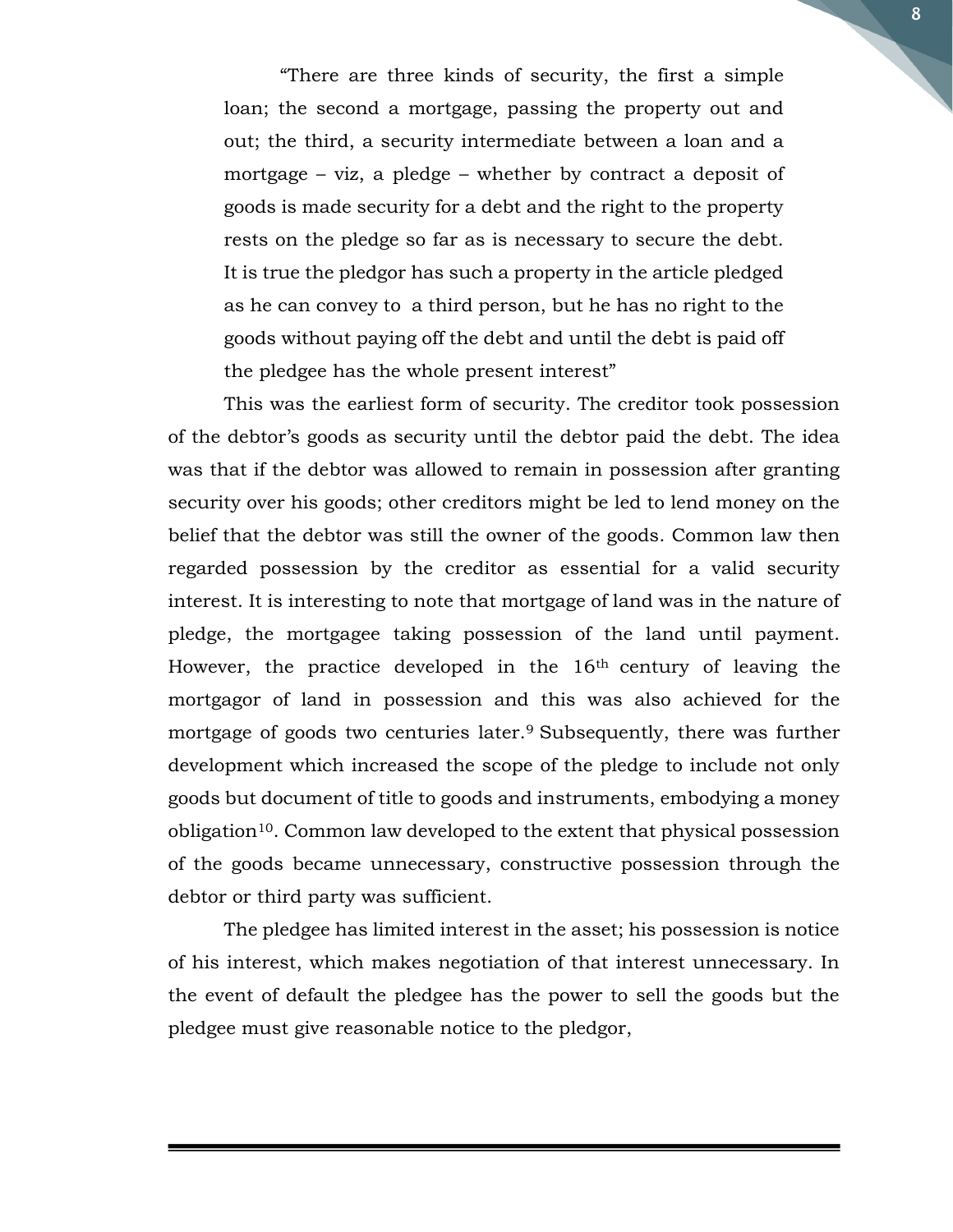although what is reasonable will depend on the circumstances. Thus Sterling L.J. explained in Diverges v. Sander man Clark & Co.<sup>11</sup> as follows-

"According to these authorities<sup>12</sup> it would seem to me that when no time for payment has been originally fixed, then, before the power of sale can be exercised notice is to be given to the mortgagor and default must be made by him in payment after such notice. What this notice is to contain is nowhere defined, but it must, of course, be a notice that is in all respects reasonable regard being had to the circumstances of the case. A notice demanding payment of an excessive sum has been held to be bad: Piggott v. Copley"

#### Trust Receipt

When goods are pledged, the pledgee/lender (usually a bank) may have to release the goods to the pledgor/borrower for purposes of sale or manufacture. Since possession is vital to the efficacy of a pledge, the protection of the interests of the parties became necessary. This was done through trust receipt whereby the borrower/pledgor acknowledges that the goods and the proceeds of sale are held on trust for the lender/pledgee. Thus in Re David All ester Ltd<sup>13</sup> such arrangement was made between a bank and its corporate customer. On the liquidation of the company, one of the issues for determination was whether the trust receipts were valid against the liquidator; it was argued that the trust receipt should have been registered as charges under the Companies Acts. Holding that the Bank's right did not arise under the trust receipt but under the original pledge, the trust receipt being a mechanism under which the customer derive authority to release the goods on behalf of the pledgee bank; Asbury J. explained.14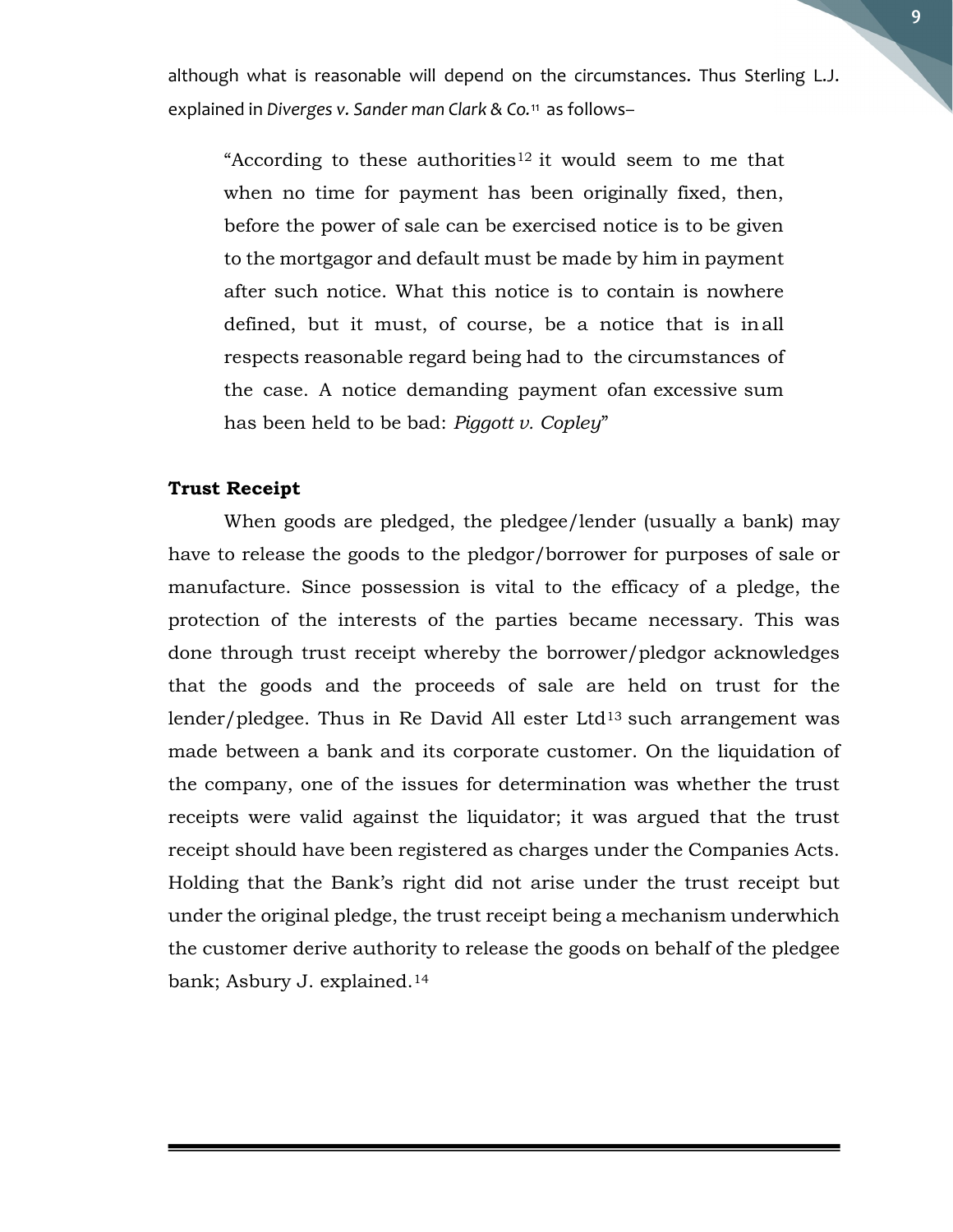"In my judgment these letters of trust do not fall within the Bills of Sale definition at all. The pledge rights of the bank were complete on the deposit of the bills of lading and other documents of title. These letters of trust are merely records of trust authorities given by the bank and accepted by the company stating the terms on which the pledges were authorized to realize the goods on the pledge's behalf. The bank's pledge and its rights as pledgee do not arise under these documents at all but under the original pledge: see Re Hardwick exp. Hubbard.15 The bank as pledgee had a right to realize the goods in question from time to time and it was more convenient to them as is common practice throughout the country, to allow the realization to be made by experts, in this case by the pledgors . . . These letters of trust really create no mortgage or charge on book debts in the true sense of the word at all. The bank had its charge before those letters came into existence. The object of these letters of trust was not to give the bank a charge at all but to enable the bank to realize the goods over which it had a charge in the way in which goods in similar cases have for years and years been realized in the city and elsewhere".

Accordingly a valid pledge followed by a trust receipt require no registration as charges.

#### Lien

A lien is the right to retain property belonging to another person until certain obligations have been performed. In some cases the lien is exercisable over all goods in the licensee's possession, and such liens are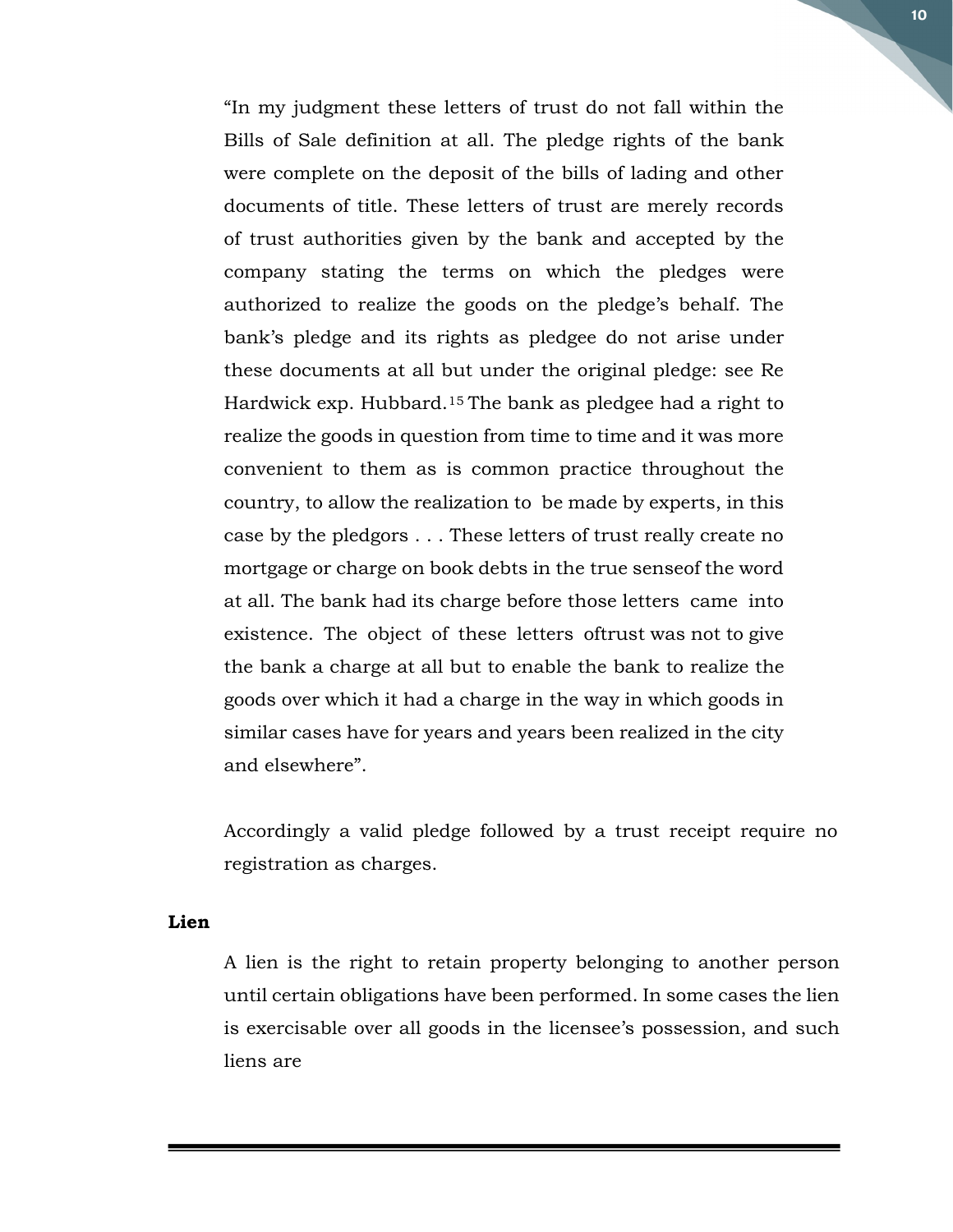termed general lien and are enjoyed by solicitors,<sup>16</sup> bankers<sup>17</sup> factors<sup>18</sup> and stockbrokers.19 In most other cases lien is a particular lien only entitling the lienee to retain property in respect of which the obligation of payment arises.<sup>20</sup>

#### Charges

A charge creates encumbrance on the property of the debtor, it does not involve transfer of property or possession. It gives the creditor right to realize the property and apply its proceeds to pay the debt it secures.<sup>21</sup> A charge can be created over any class of property whether real or personal, tangible or intangible, present or future. A fixed charge attaches on its creation and prevent the chargor from dealing with the property free of the charge, a floating charge on the other hand floats over a class of assets acquired by the chargor from time to time. The chargor is free to deal with such assets until the charge crystallizes, when all dealings are subject to the charge.

#### Bills of Sale

In S.4 of the Bill of Sale Act 1878,<sup>22</sup> Bill of Sale is defined as including ". . . bills of sale, assignments, transfers declaration of trusts without transfer inventories of goods with receipt attached thereto or receipts for purchase moneys of goods and other assurances of personal chattels and also powers of attorney, authorities or licences to take possession of personal chattels as security for any debt and also any agreement whether intended or not to be allowed by the execution of any other instrument, by which a right in equity to any personal chattels orto any charge or security therein shall be conferred . . . "

As can be seen, there is no principle linking the various instances of bill of sale, they are just mere catalogue of interests. Similar view can be expressed of the numerous exceptions to the definition, which includea wide range of business instruments used in a fast moving commercial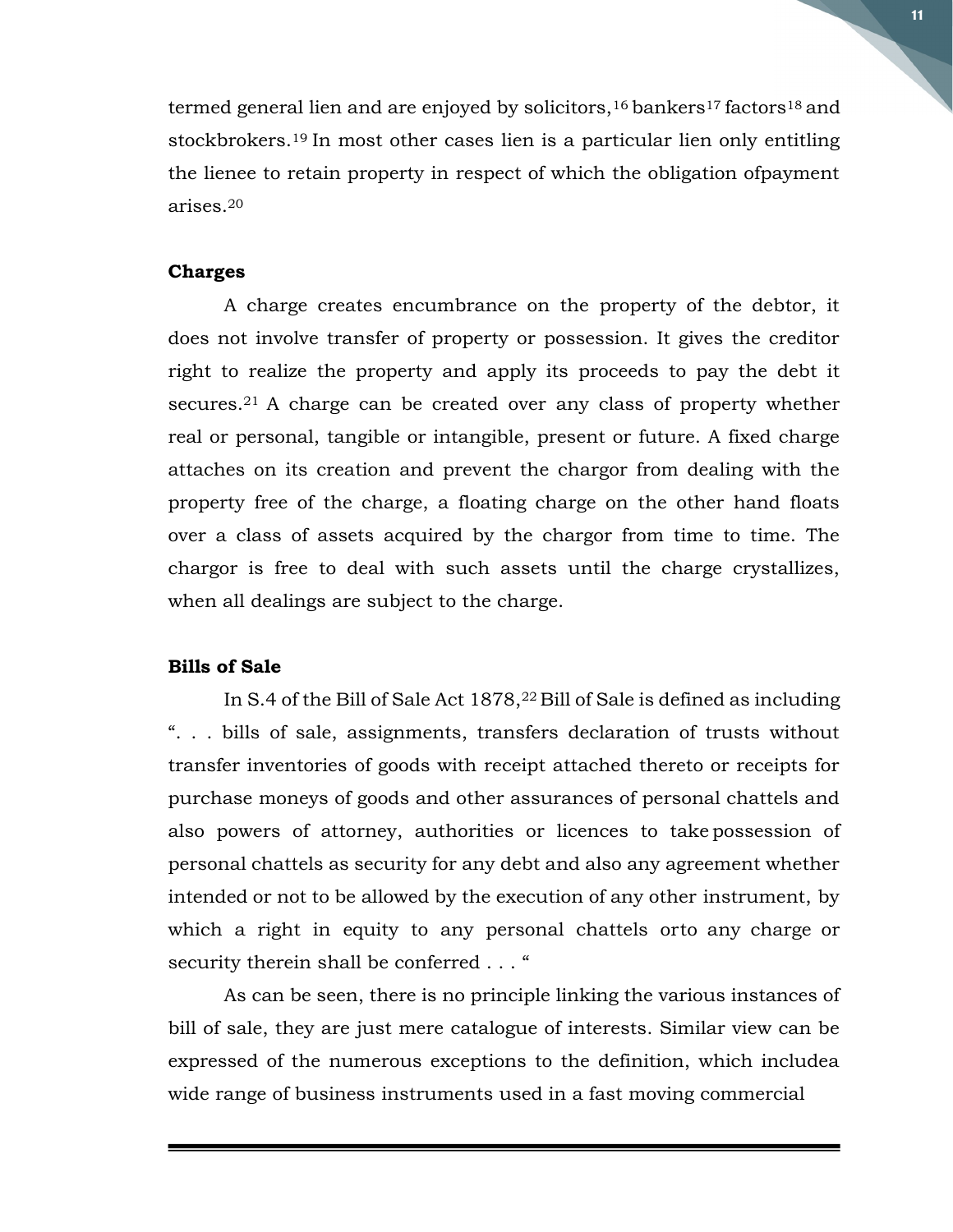world. Among the excepted instruments are documents such as bills of lading and delivery orders and warehouse receipts and warrants.<sup>23</sup> The definition of "personal chattels" is not straightforward either.<sup>24</sup>

The Bills of Sale Act is very cumbersome archaic and difficult to operate. It makes elaborate provision for registration of certain categories of documents. While registration affords protection, non registration renders the transaction void. Third party creditor is also protected from being deceived by a secret and unrecorded transaction, between the parties to a bill of sale. The Bills of Sale Acts and Laws make it difficult to take security over the mobile assets of partnership and sole traders such as revolving assets like stock in trade.25 Cases where the outright transferor retains possession are covered by the legislation, it thus excludes common law lien, pledge and transactions involving chooses in action.26 Since the legislation deals with documents and not the transaction itself parties may escape the effect of the legislation by making their arrangement informal. There are provisions in other legislation which fills these gaps. One of such legislation is the Property and Conveyancing Law of Ogun State, which require that any disposition of an equitable interest in property must be in writing signed by the person disposing or his agent.<sup>27</sup> Further the Bankruptcy Act.<sup>28</sup> protects creditors and bonafide purchaser $^{29}$  in the event of insolvency of the debtor.

#### Company Charges

The Companies and Allied Matters Act makes provision for registration of charges. A registrable charge which is not registered within 90 days of its creation is void as against the liquidator and the creditor of the company. The list of registrable charges include a charge to secure issues of debentures, a charge on uncalled share capital of the company, a charge created or evidenced by an instrument which if executed by an individual would require registration as a bill of sale, a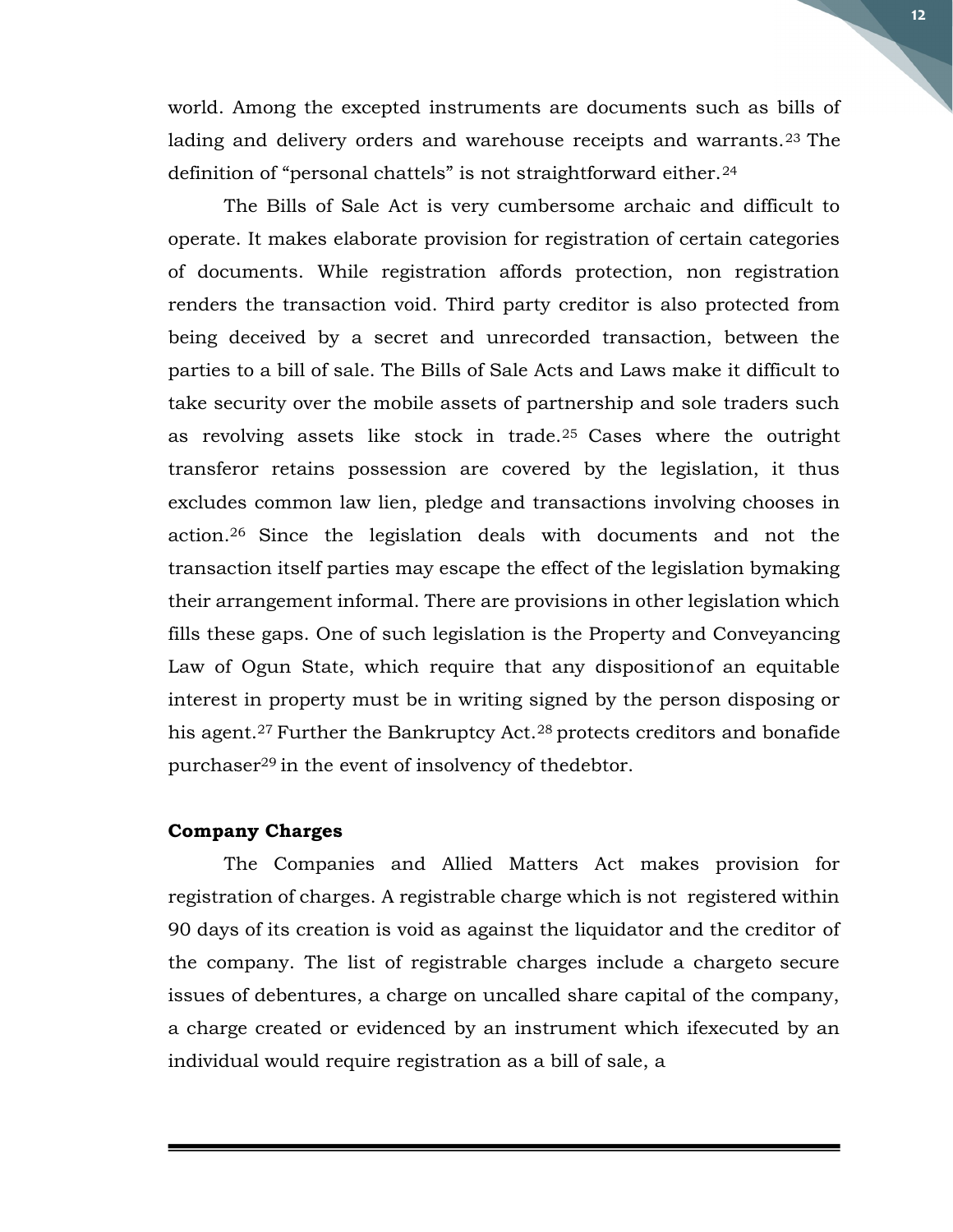charge on land, a charge on book debts of the company, a floating charge on the undertaking or property of the company, a charge on calls made but not paid.

Registration of charges enables creditors to assess the credit worthiness of a company before extending credit to such a company. Again, the ingenuity of lawyers to sidetrack some of these protective legislation by skilful documentary drafting was demonstrated in the case of Welch Development Agency v. Export Finance Co. Ltd.30 which concerns financing of overseas trading in software produced by Welch manufacturer. There was a master agreement whereby the manufacturer sold its computer software to the financier. The manufacturer, acting for its undisclosed principal, the financier sold the computer software to overseas buyers. This was challenged by Welch Development Agency and the court declared the arrangement void on the ground that the transaction amounted in substance to a charge void for want of registration under the English Companies Act 1985.

On appeal, the decision was reversed by the Court of Appeal holding that the arrangement was a genuine agency agreement even though its main purpose was the provision of finance to the manufacturer. It is pertinent to note that the arrangement was structured to avoid all contact between the financier and the overseas buyers. The arrangement was limited to goods that complied with the sale contract and the statutory implied terms of merchantable quality and fitness for purpose. The manufacturer was also to pay the proceeds of sale into a special account of the manufacturer by the financier. This decision weakens the registration of charges provision in the English Companies Act. The question was asked whether if the arrangement had been made by an individual, he would have been required to register it under the bill of Sale Act. Although the question was not directly answered by the court, the financier made the point that the arrangement would not have been registrable since the arrangement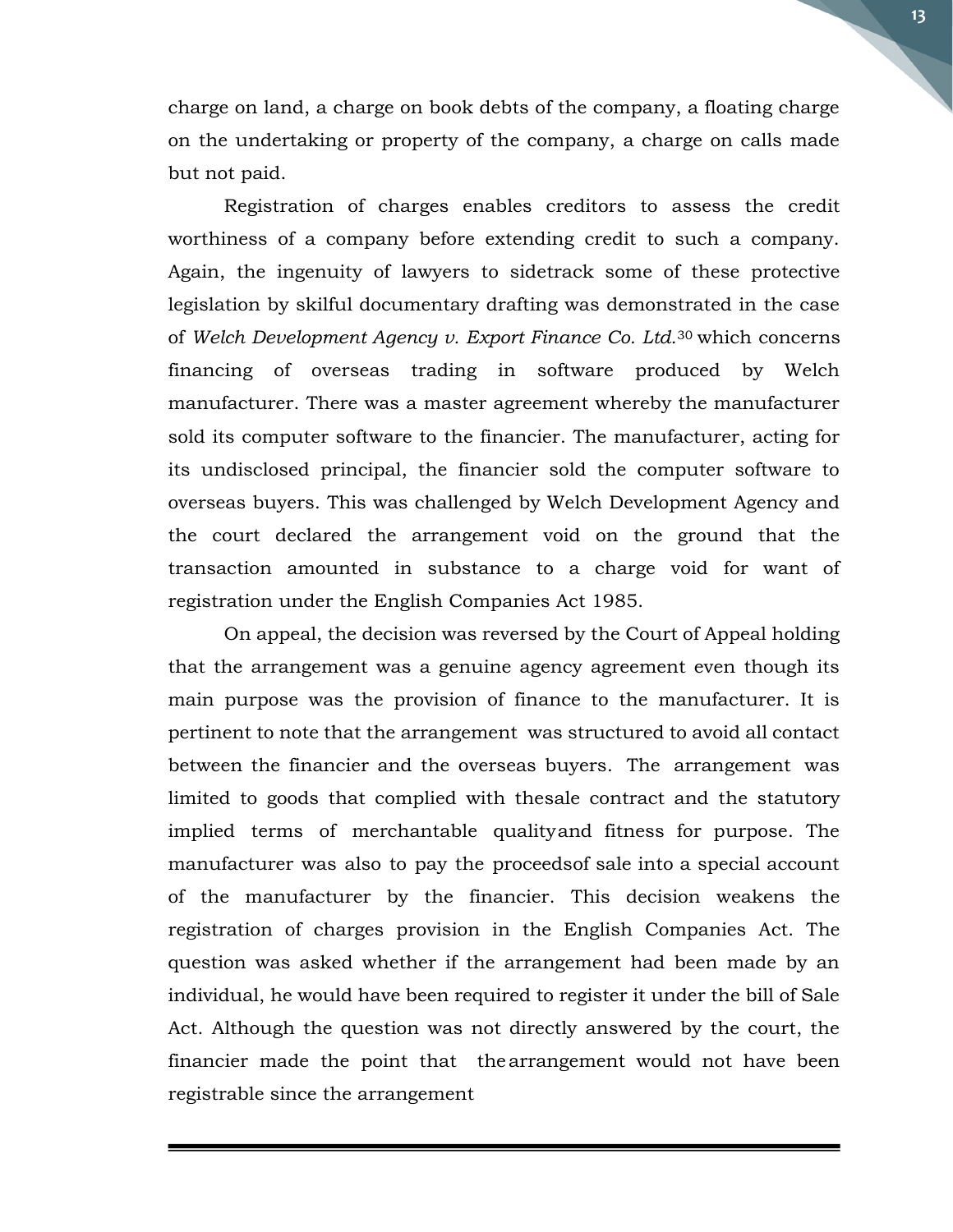involved future goods which do not come within the definition of "personal chattels" capable of complete transfer by delivery.

#### Priority Under the Existing Law

Priority of competing interest in personal property is governed by the rule in *Dearle v. Hall*<sup>31</sup> which runs thus:

"Where the owner of an equitable interest in pure personality creates more than one incumbrance on it, the priority of the incumbrances does not depend on the dates of the creation of the respective incumbrances but on the dates in which the trustees received notice of the incumbrances, subject to the qualification that a later incumbrancer who has notice of an earlier incumbrance at the date of taking his security cannot obtain priority by being the first to give notice to the trustees."

The fact of the case simply put is that Zachariah Brown was entitled to some fund under a will which he assigned to A, then to B and finally to C. In determining the priority of the assignees, the court held that the assignee who first gave notice of his assignment to the trustees of the will gained priority over all the other assignees.

Similarly in the case of statutory assignment, the law requires the assignee to give a written notice to the debtor/trustee to gain priority Accordingly, if there are successive assignments of debt to several assignees, priority will depend on the order in which written notice is received by the debtor/trustee. We shall see later in this paper whether these rules are applicable or even adequate in resolving issues of priority among warehouse receipts/warrants holders.

#### Warehouse Receipts/Warrants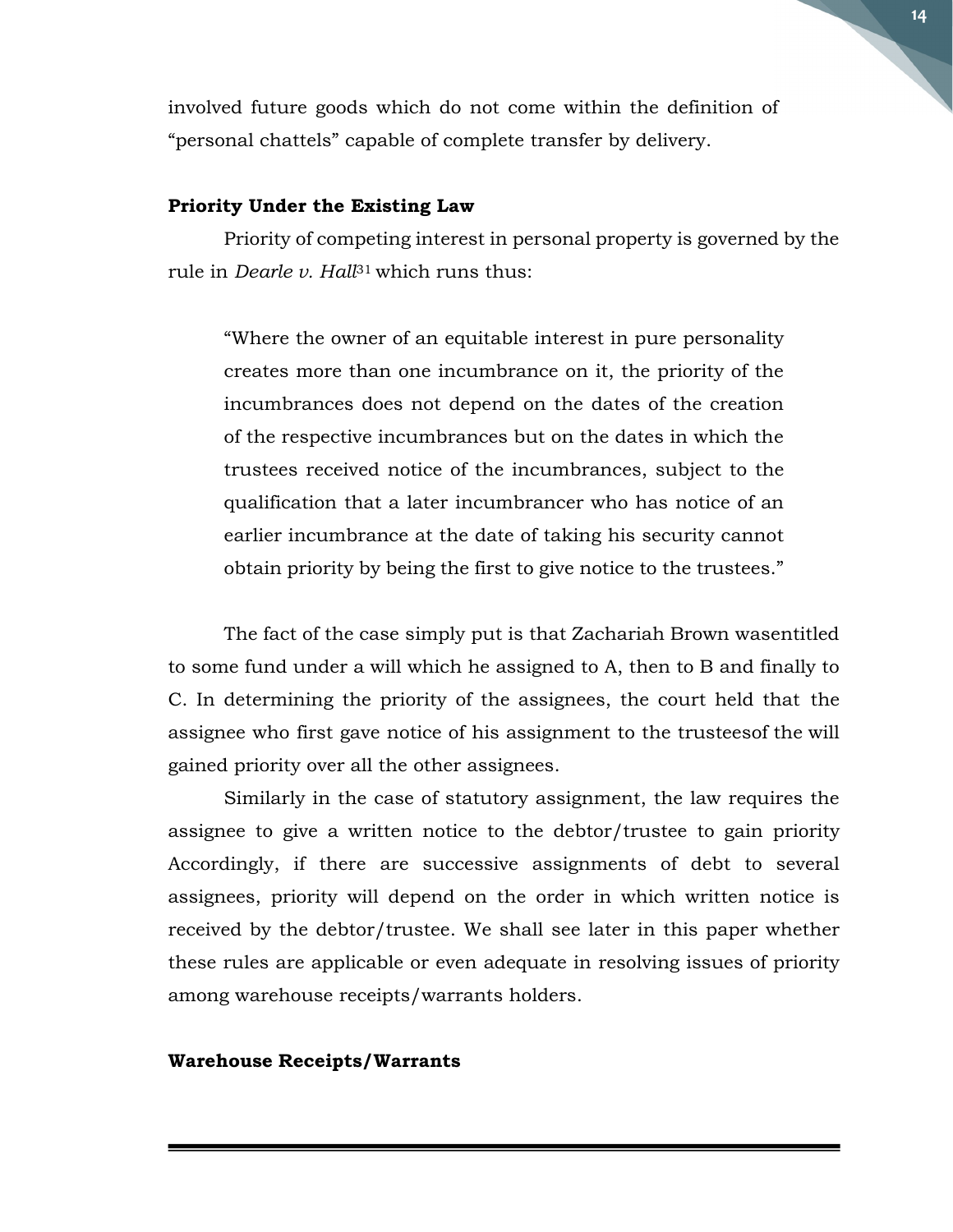Warehouse receipts/warrants are instruments for trade financing. There are two types: negotiable and non negotiable. They are issued by the warehouse company to depositors of stored produce/commodity. Warehouse receipts/warrants are issued by the warehouse company and are evidence of the possession of the stored produce/commodities. This receipt/warrant is used to raise loan facilities from the bank. A tripartite warehousing agreement is prepared; parties to the agreement are the bank, the depositor and the warehouse company. The terms of this agreement, often detailed vary according to the nature of the transactions and parties to the agreement are governed by the terms of the agreement.

Using warehouse receipts/warrants as collateral for loan raises the issue of confidence and integrity of the system. The bank must be assured of recovering its loan at the end of the transaction. This means that the produce/commodity must be stored in safe warehouse, the receipts/warrants must not understate or overstate the quantity of the stored produce/commodity and should be available in case of enforcement. This calls for adequate rules and regulations to govern the operation. The present practice whereby the rights and the obligations of the parties derive largely from contractual undertaking is not adequate enough.

#### Warehouse Receipt as Document of Title

S.1(4) of the Factors Act 1889 defines a document of title as

"A document used in the ordinary course of business as proof of the possession or control of goods or authorizing or purporting to authorize either by endorsement or by delivery the possessor of the document to transfer or receive goods thereby represented."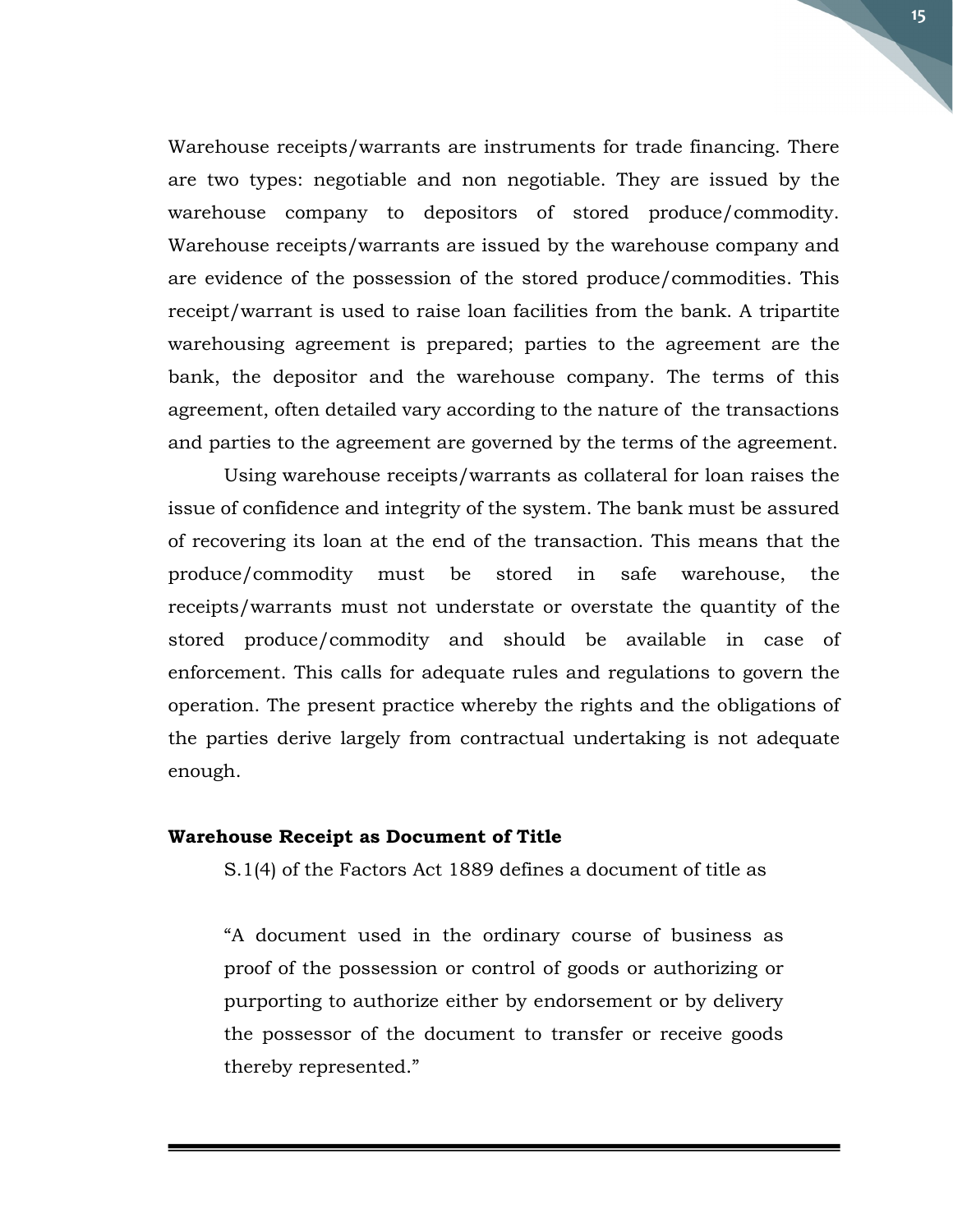Examples of document of titles are (1) Bill of Lading (2) Dock Warrant (3) Warehouse Keeper's Certificate and (4) Delivery Order.32 And by S.62 (1) of the Sale of Goods Act 189332a, document of title to goods has the same meaning as it has in the Factors Act. However, warehouse receipt/warrant is not recognized under the Nigerian Law as a negotiable document of title and so suffers crippling limitation. But in the United States of America, uniform commercial code gives recognition to the warehouse receipt/warrant as negotiable document of title. Since the warehouse receipt/warrant is an evidence of possession and control to the stored produce, banks accept it as such and extend credit facility accordingly. Thus once a lender/bank grants credit facility to a storer/borrower on the security of stored goods, the lender/bank has security interest in the stored goods.

#### Creation of security interest

This involves complete transfer of ownership in the case of mortgage or delivery of possession in the case of pledge. Possession is essential to the creation of pledge. The pledgee must have possession, which must be lawful. A pledge can also be created by constructive delivery. Thus a pledge can be created by the pledgor depositing with the pledgee a document of title to the goods. But the only document recognized for this purpose at common law is the bill of lading though other documents have been recognized by custom or legislation<sup>33</sup> otherwise such a deposit will only create pledge of the document. One other significant point which is relevant to our discussion is where athird party bailee holds property for the pledgor, or pledge can be created by the pledgor ordering the bailee to hold the goods to the order of the pledgee and the bailee then attorns to the pledgee. Thus owners of goods store them in a warehouse, he can make a valid pledge of them by giving the pledgee a delivery order provided that the order is acknowledged by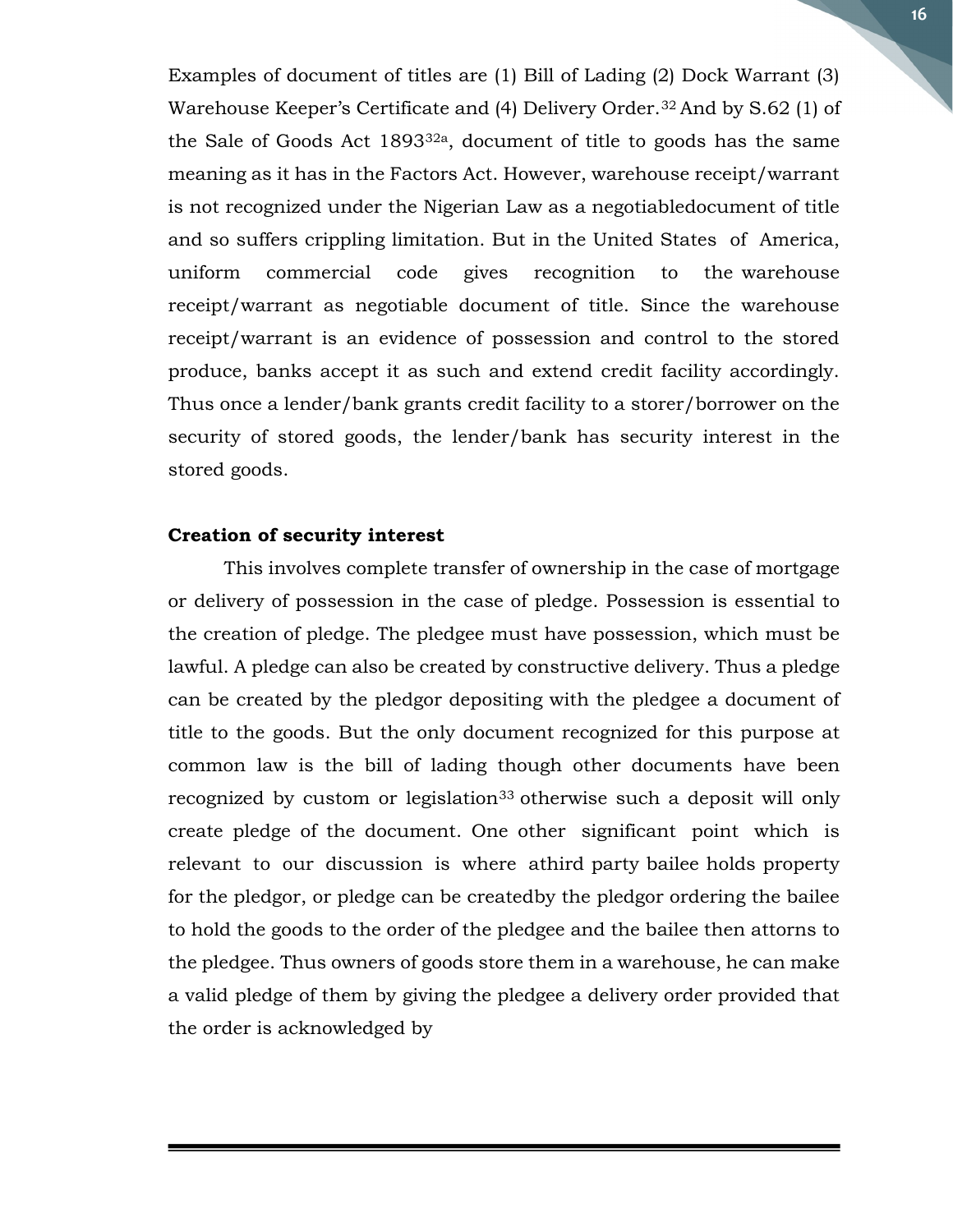the bailee's attorning to the pledgee. This forms the legal basis of warehouse operation.

Again a valid pledge can be created over goods, which remain in the physical possession of the pledgor by the pledgor attorning to the pledgee so that he makes himself a bailee of the goods for the pledgee. In cases where lender/bank to which goods are pledged need to release them to the borrower in order that they can be sold or used in manufacturing, the procedure evolved is that of trust receipt whereby the borrower/pledgor acknowledges that the goods and the proceeds of sale are held in trust for the lender/pledgee. This procedure is applicable in Nigeria as well. Indeed, most of the tripartite agreement involving the release of goods to the borrower's use contain this procedure.

A security interest is a right given to one party in the asset of another party to secure payment or performance by that other party or a third party.<sup>34</sup>

#### Attachment of Security

For a security interest to attach three conditions must be fulfilled namely that there is an agreement between debtor and creditor that the interest should attach, the debtor must have a present interest in the asset or power to give the asset as security and finally there must be some current obligation of debtor to creditor which the asset is designed to secure. Attachment occurs when the three conditions are fulfilled unless otherwise agreed. In the Nigerian context, the storer/borrower is the owner of the stored commodity while the lender/bank's interest in the stored commodity is to the extent of the credit facility granted to the storer/borrower. The security interest attaches when the security agreement is executed by the parties.

#### Perfection and Priority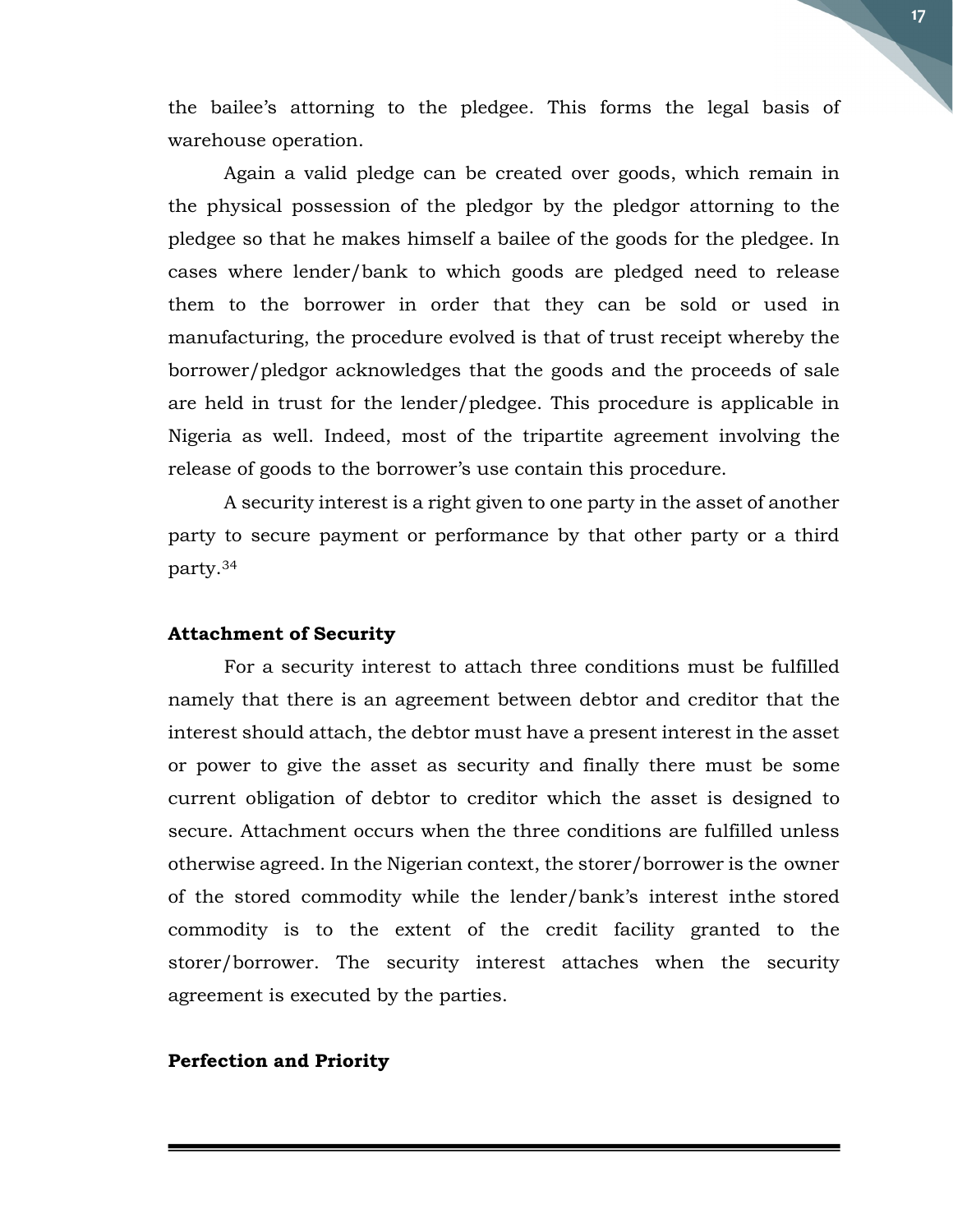Security interest must be perfected in order to make it effective against third parties. This involves performance of some acts, which puts third party on notice of the security interest. Such notice may be given in one of three ways; by taking actual or constructive possession, by registration, or filing and by notice to the debtor or fund holder where the asset is a debt or an interest in a fund. Any of these notices perfects the security interest against third party. While registration is purely statutory, the order two are common law development.<sup>35</sup> The rule in *Dearle*  $v$ . Hall<sup>36</sup> which has been discussed earlier in this paper governs priority of competing interests in pure personality, $37$  where an assignee who gives notice of his assignment gains priority over an earlier assignee who does not give notice and subsequent assignee who gives notice. Similarly registration of some security agreements gives priority to the secured party.<sup>38</sup> The register will disclose the number of interests created in respect of each asset and this being public document will constitute notice to the whole world. This will resolve the issue of priority among competing interests in the debtor's asset. It is pertinent to state that a perfected security interest holder gains priority over trustee in bankruptcy if the security is perfected before the filing of the bankruptcy petition.39 Similarly a perfected security interest gives priority to the secured party over a third party to whom the pledgor/borrower has sold the property.

As we have seen earlier in this paper, trust receipt or warehouse receipt is not registrable either under the Bill of Sales Acts/Laws or Companies and Allied Matters Act,<sup>40</sup> although security agreement may be registrable where the security is realty under the Land Instrument Registration Laws and Companies and Allied Matters Act and in some cases of mortgage of chattels under the Bill of Sale Act/Law. But only non possessory security interests are required to be registered.41 This is to guard against the appearance of unencumbered ownership created by the debtors continued possession of assets over which he has granted security.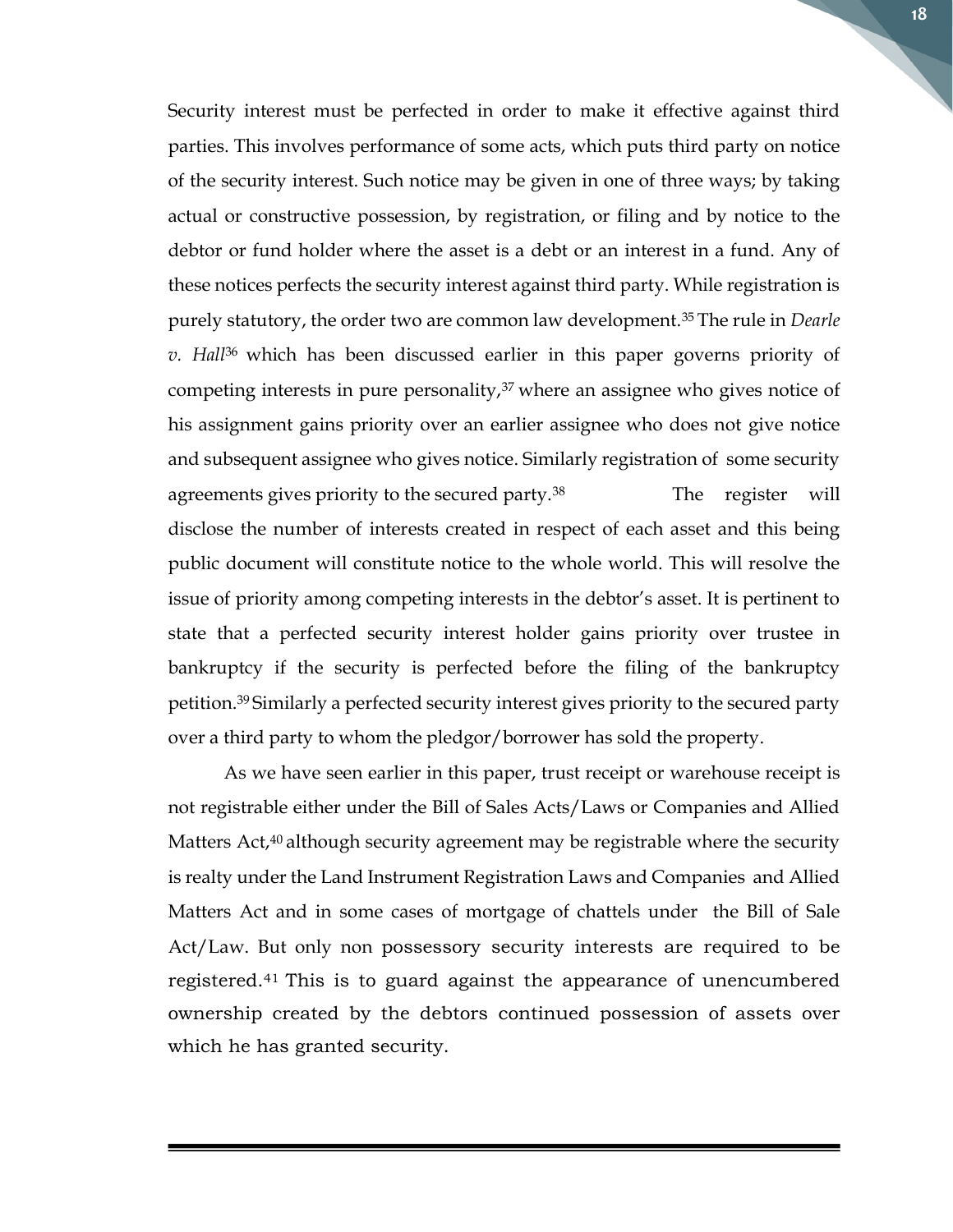It must be observed that the present position in regard to registration/filing as a method of perfection of security interest is totally unsatisfactory because of the multiplicity of registers and sometimes uncertain effect of registration and the lack of a rational policy underlying the sanctions for non-registration.

#### Legal Issues

The various types of warehouses have been discussed earlier in this paper. It is apparent that banks prefer warehouse receipt/warrant issued by independent warehouse and field warehouse because of their independence, which ensures fair treatment of the parties, engenders confidence and enhances integrity of the system. But these warehouses can only issue non-negotiable warehouse receipt/warrant. This is because Nigerian law does not recognize warehouse receipt/warrant as a negotiable document of the title.

The depositor/borrower then pledges the receipt/warrant with bank/lender for credit facility. The three parties enter into a tripartite agreement. By virtue of the pledge of the receipt/warrant and the taking of the loan, the bank/lender becomes entitled to the stored produce. Of course, if the borrower liquidates the debt, the matter ends there. But in some instances, the depositor/borrower may default. It is here lies the problem of recouping his loan. What level of protection does a security interest give a lender and third parties? It is necessary to distinguish between two relationships that of lender to the borrower and that of transacting parties to the outside world. Here the concept of attachment and perfection, which has been explained earlier, is helpful. Where the security interest has attached the lender will be able to take full control of the secured property and sell it to satisfy the debt. However, attachment alone may not be sufficient to protect the lender against rights of third parties who in the mean time may have bought the secured property without knowledge of the security interest of the lender.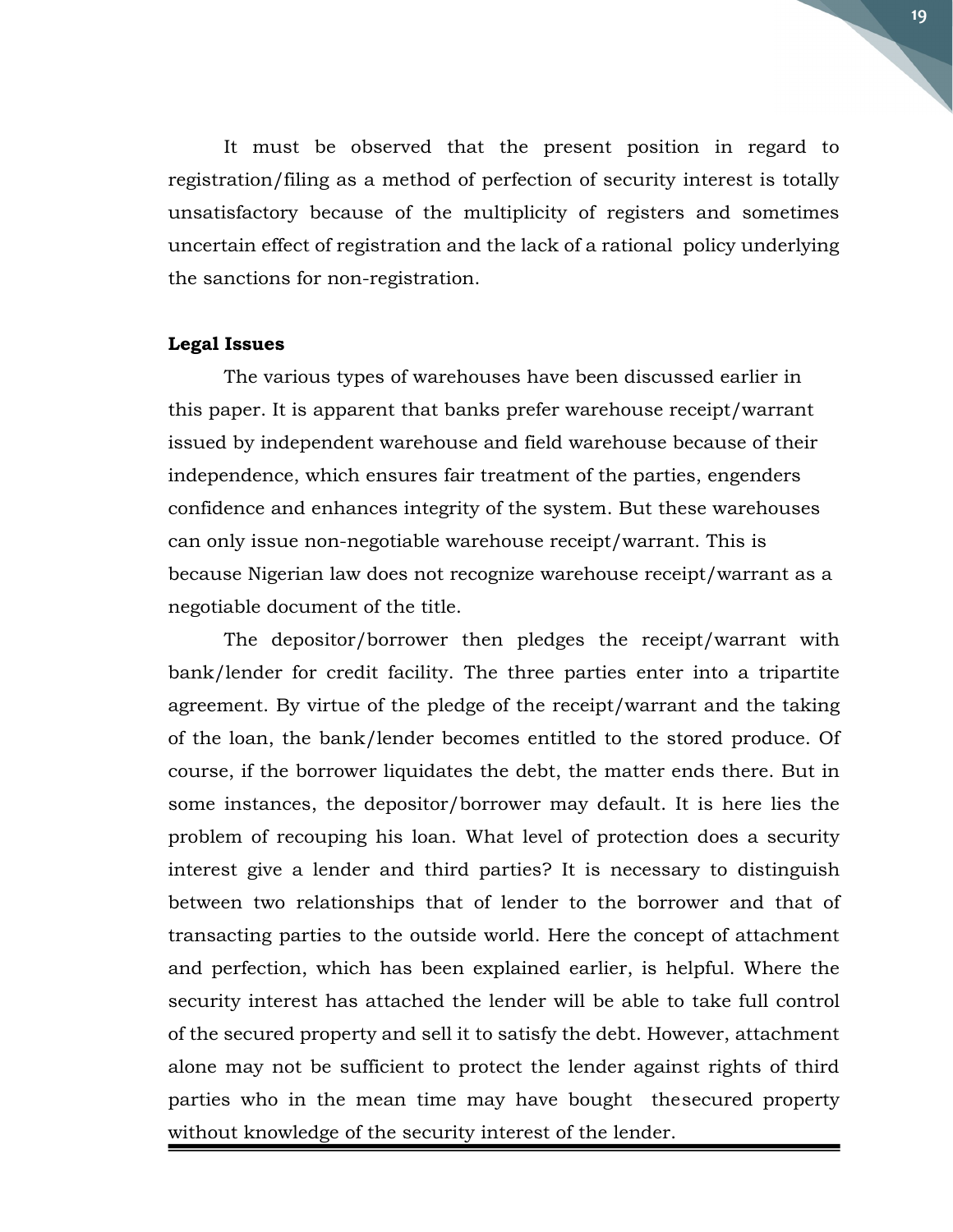The third party buyer therefore takes free of security interest as a bona fide purchaser of legal estate for valuable consideration without notice of the security interest. This underscores the importance of perfection of security interest. Of course, the buyer is still contractually bound to repay the loan and may also be liable for damages for breach of security agreement. The loan remains unsecured. Where the security interest is perfected, this constitutes notice to the whole world and a sale of the secured property will not affect the security interest even if the property has been sold and become unidentifiable the security interest will attach to the proceeds of the sale.

In regard to security interest, commingled goods as part of an undifferentiated bulk deserves special treatment. In some warehouses, grains from numerous depositors are commingled. In such a case, a depositor is only entitled to a certain amount of grain equivalent to the amount of his deposit rather than the actual grain deposited. The question may be asked whether the depositor can give effective security interest to a bank in such a situation. Under the sale of Goods Act1893<sup>42</sup> a purchaser of specified quantity of a bulk of goods is not deemed to have acquired title to the goods until the portion purchased has been identified and appropriated into the contract of sale, since security interest can only attach to specified goods, it cannot attach to an undifferentiated right to a portion of a bulk. Similarly a mortgage of undifferentiated goods is not possible since mortgage involves transfer of title and a borrower cannot transfer title to an undifferentiated good.

The existing law does not recognize warehouse receipt/warrant as a transferable document of title. Yet the attractiveness of a mechanism for security credit is premised on whether the law recognizes it as a transferable document of title. In the United States of America<sup>43</sup> and India44 warehouse receipts are recognized by law not only as transferable but also as negotiable document of title, which makes it possible for trade financing in the primary and secondary markets to be fully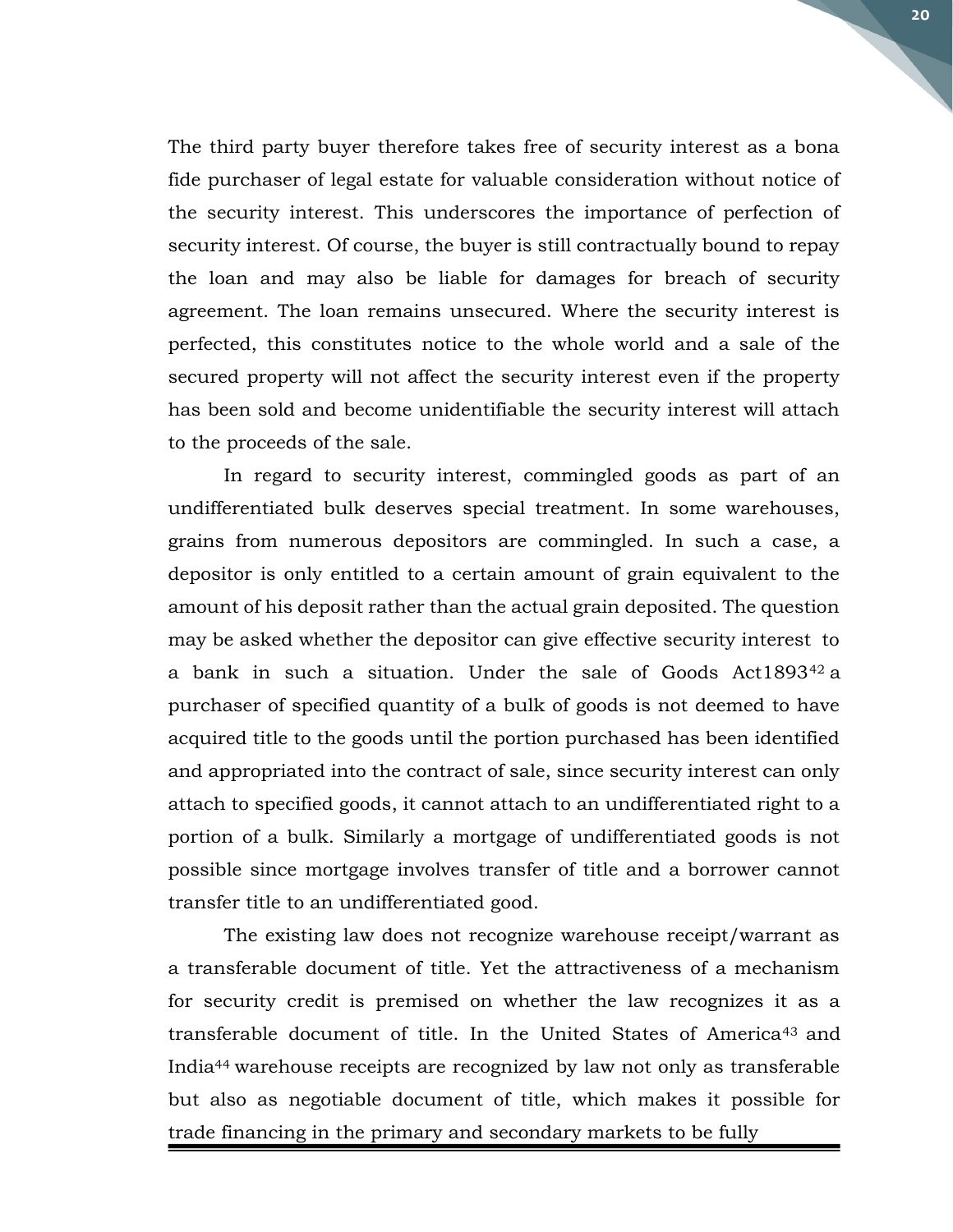developed. Here, a warehouse receipt/warrant is not only transferable but confers upon the transferee a direct interest in the stored goods free of any outstanding claims. On the other hand, the rights of the transferee of a non-negotiable receipt is not more than the right of the transferor which may be defeated by the sale of the stored goods to a bonafide purchaser of the legal estate for valuable consideration without notice of the transferee's right. In Nigeria, unlike U.S.A. and India thereis no legislation recognizing warehouse receipt as a negotiable document of title, banks accept it for credit purposes. This explains why the tripartite agreement evidencing the loan contains elaborate clauses to protect the interest of the bank. Legislative intervention in this area becomes necessary making warehouse receipt not only transferable but also negotiable.<sup>45</sup>

#### Rights and Obligations of Parties

It is the duty of the warehouse man to store the goods in the warehouse and keep them safe, insure and deliver them on demand to the bailor or to his order.<sup>46</sup>

The warehouse man must take reasonable care of the stored goods and he will be liable for negligence for loss or damage to the stored goods if he cannot explain loss or damage to the stored goods. But it is possible for the warehouse man to exercise due care yet the goods may still be lost, destroyed, or damaged. In an American case of Procter & Gamble District Co. v. Lawrence Am. Field Warehouse Corporation<sup>47</sup> where plaintiffsold vegetable oils to Allied Crude vegetable Oil refining Corporation pursuant to an arrangement whereby the plaintiff shipped oil to defendants field warehouse for storage pending its resale by Allied a nonnegotiable warehouse receipt was issued by the defendant in the name of the plaintiff covering the oil. Allied went bankrupt and failed to pay for the oil. When the plaintiff claimed the oil from the defendant warehouse man most of it had disappeared and the defendant could not explain how the oil disappeared.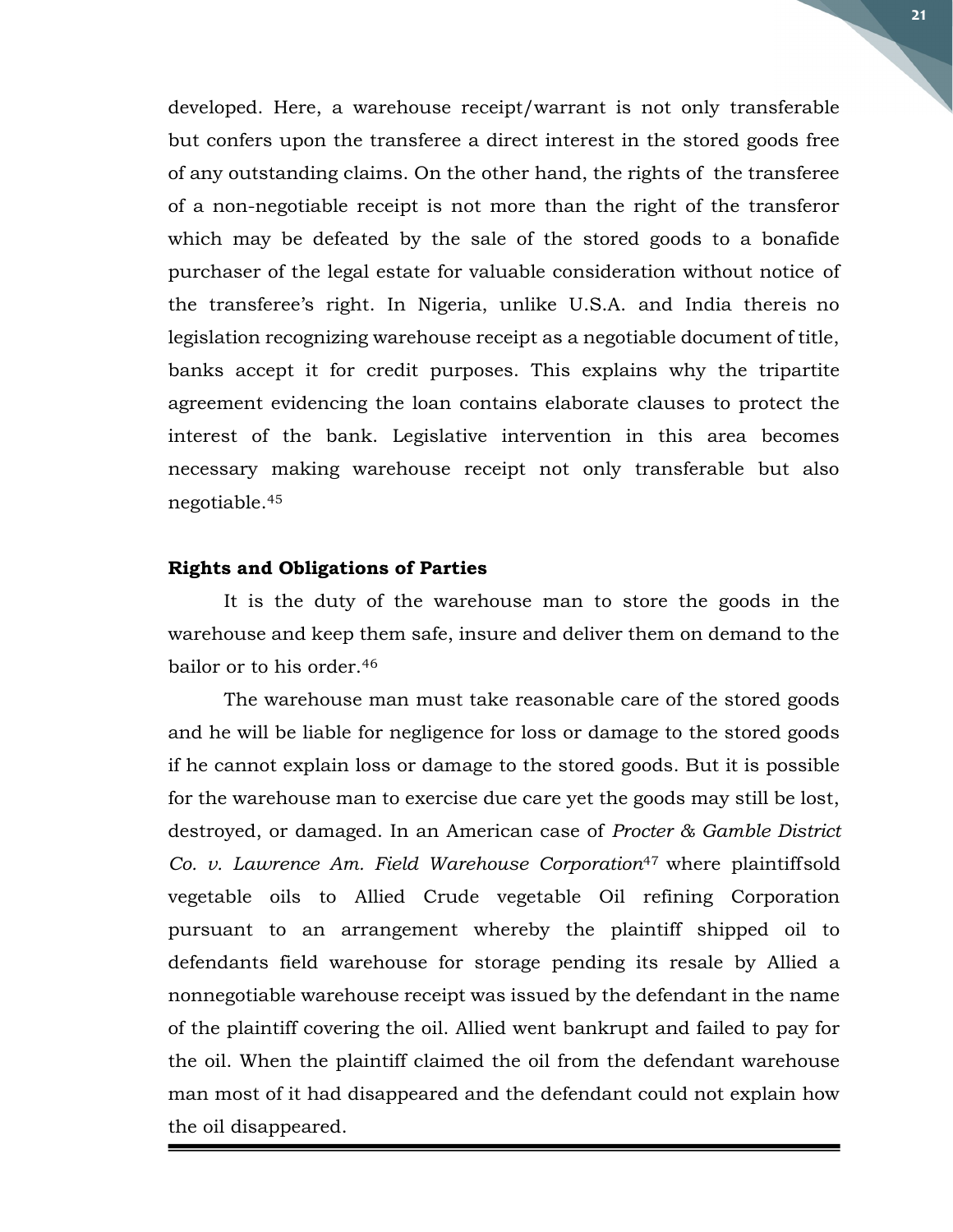It seems that some of the oil might have been stolen before it ever reached the defendants tank yet the court imposed liability. The warehouse man is liable for misdelivery or non delivery of the stored goods because these constitute breach of his basic obligation to deliver the goods to the person entitled under the warehouse receipt.

A breach of duty may result in civil or criminal liability. Suppose a warehouse company releases stored good to the storer without instruction from the lender/bank, the warehouse company is liable for breach of contract entitling the lender/bank to damages. If the warehouse company falsifies warehouse receipt/warrant the provisions of the Criminal Code. will apply or if the stored goods has reduced in quantity through the negligence of the warehouse company, the warehouse company will be liable to pay damages for the tort of conversion.

A tripartite warehouse agreement may provide for exemption from liability but an exemption, which amounts to fundamental breach of the warehouse agreement, cannot be relied on. Thus where one of the servant or agent of the defendant deliberately disregards one of the obligations of the warehouse agreement by stealing the goods and preventing them for being delivered to their owner<sup>48</sup> committed a fundamental breach, which goes to the root of the contract. S.91 of the Ports Act, $49$  exempts the Nigerian Ports Authority from liability for loss, misdelivery or detention or a damage to goods delivered to or in the custody of the authority except when such loss, misdelivery or detention or damage is caused by wants of reasonable foresight and care on the part of the authority or any servant of the Authority. In the case of Nigerian Ports Authority v. Ali Akan & Sons,  $50$ Ports Authority sought to rely on this provision. But the plaintiff contended that the provision does not reverse the common law position, which place the onus of proof of the duty of care on the bailee. This contention was rejected by the Supreme Court, which held that the onus was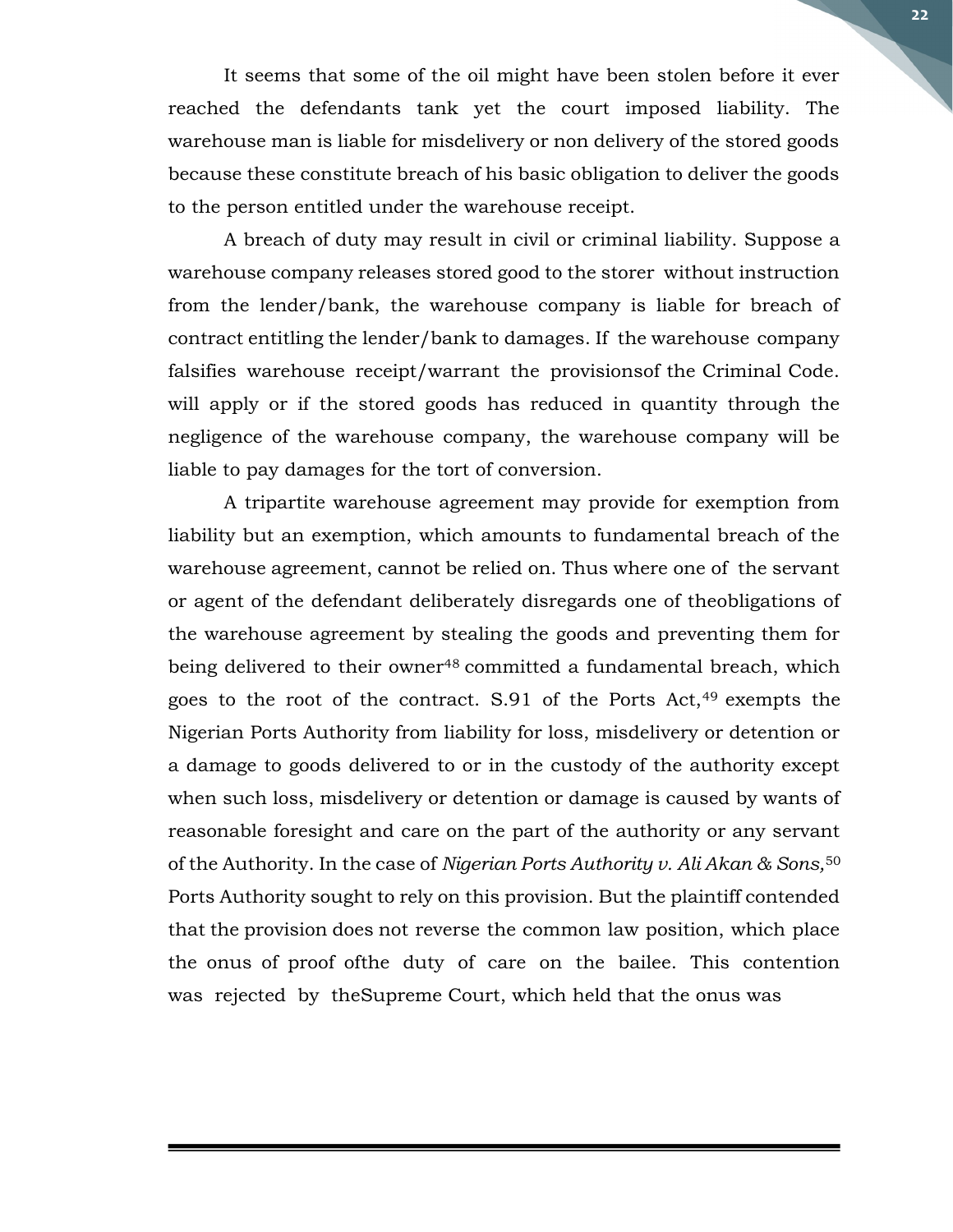shifted to the plaintiff to establish want of reasonable care and oversight on the part of the authority or its servants in order to deprive it the protection afforded by the section.

A practical illustration is a case, which happened recently<sup>51</sup>. Company A, a bank, company B a cocoa producing company and company C a warehouse company based in Lagos entered into a tripartite warehousing agreement with a clause limiting the liability of C. B had obtained a credit facility from A to finance the export of cocoa. By the terms of the tripartite agreement B was to deposit cocoa for export in C's warehouse and C was to issue warehouse receipt/warrant in favour of A to cover the cocoa stored in the warehouse. The cocoa was to be exported only after A had given its approval while the proceeds of salewas to be paid into a domiciliary account opened for that purpose which was controlled by A. C released cocoa to B without the approval of A. B sold the cocoa and diverted the proceeds leaving a huge amount of money outstanding on the credit facility. In an arbitration proceedings, Cadmitted its liability and paid damages to A.

In a developed system, a purchaser of a warehouse receipt who takes by due negotiation gets the basic rights of the bailor against the bailee, namely the right to have the bailee take reasonable care of the goods and the right to have him deliver on demand and gets title to the document and title to the goods, since the law recognizes transfer of the receipt as the mode of transferring title to both the warehouse receiptand the goods it covers. This of course, is in the case of negotiable warehouse receipt. It is to be noted that a good faith purchaser of such a receipt who takes by due negotiation cut off nearly all outstanding equities and claims of prior parties both to the receipt and the goods it covers.

A purchaser may be a purchaser of non-negotiable warehouse receipt. Here, the purchaser acquires against the transferor the right, which the transferor has to demand the goods from the bailee but the transferor may change his mind after the transfer and give delivery instruction to the bailee inconsistent with the transferee's right and if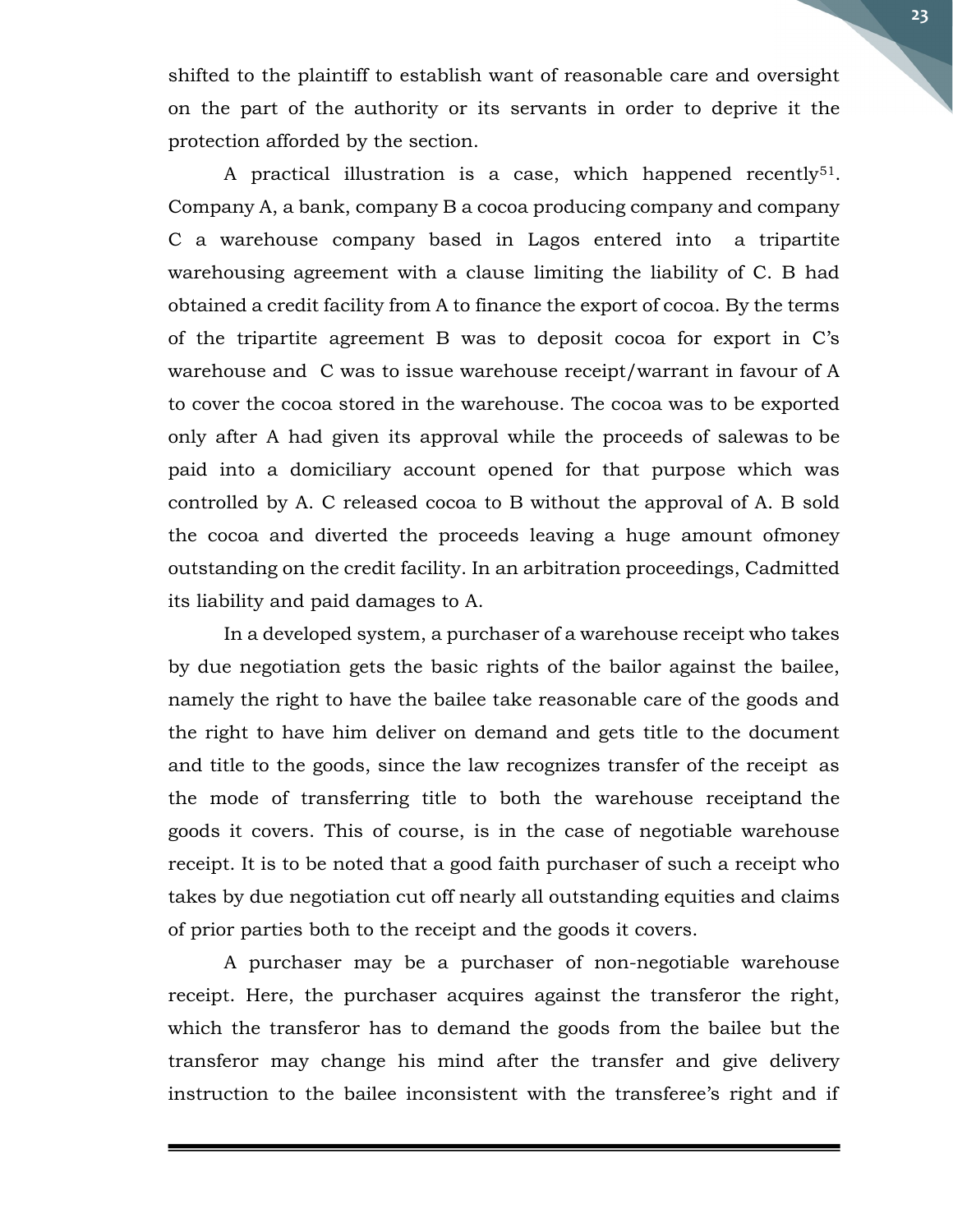this is carried out by the bailee, the transferee will be left with no right against the bailee.

A pledgee/lender of warehouse receipt relies first on his borrower's reputation and promise to pay the loan and then on the goods covered by the receipt. In the case of a negotiable warehouse receipt, if the pledgee takes it by due negotiation and takes a valid enforceable and perfected security interest in the document, he acquires right superior to all possible third parties. In the case of non negotiable warehouse receipt a transferee takes the receipt subject to defect in title and defences towhich a pledgee of negotiable documents is subject.

#### Tripartite warehouse agreement

This is an agreement entered into by the lender/bank storer/borrower and the warehouse company. As it has been mentioned earlier in this paper, it contains elaborate clauses setting out the rights and obligation of the parties to the agreement, creating interest of the lender/bank in the stored goods.

Is tripartite warehouse agreement registrable? The main mechanisms for registration are Bills of Sale Act<sup>52</sup> Land Instrument Registration Law,53 and companies charges.54 It is not registrable under the Land Instrument Registration Law because the interest created is not derived from realty, but it may be registrable under the companies charges if a company has used its asset to raise credit facilities. It is also not registrable under the Bill of Sale Act/Law since the interest created by it is non possessory. In any case, the concept of perfection of security interest by registration is not clearly defined under the Nigerian law. This calls for legislative intervention to clarify and determine the scope of registration as a means of perfecting security interest.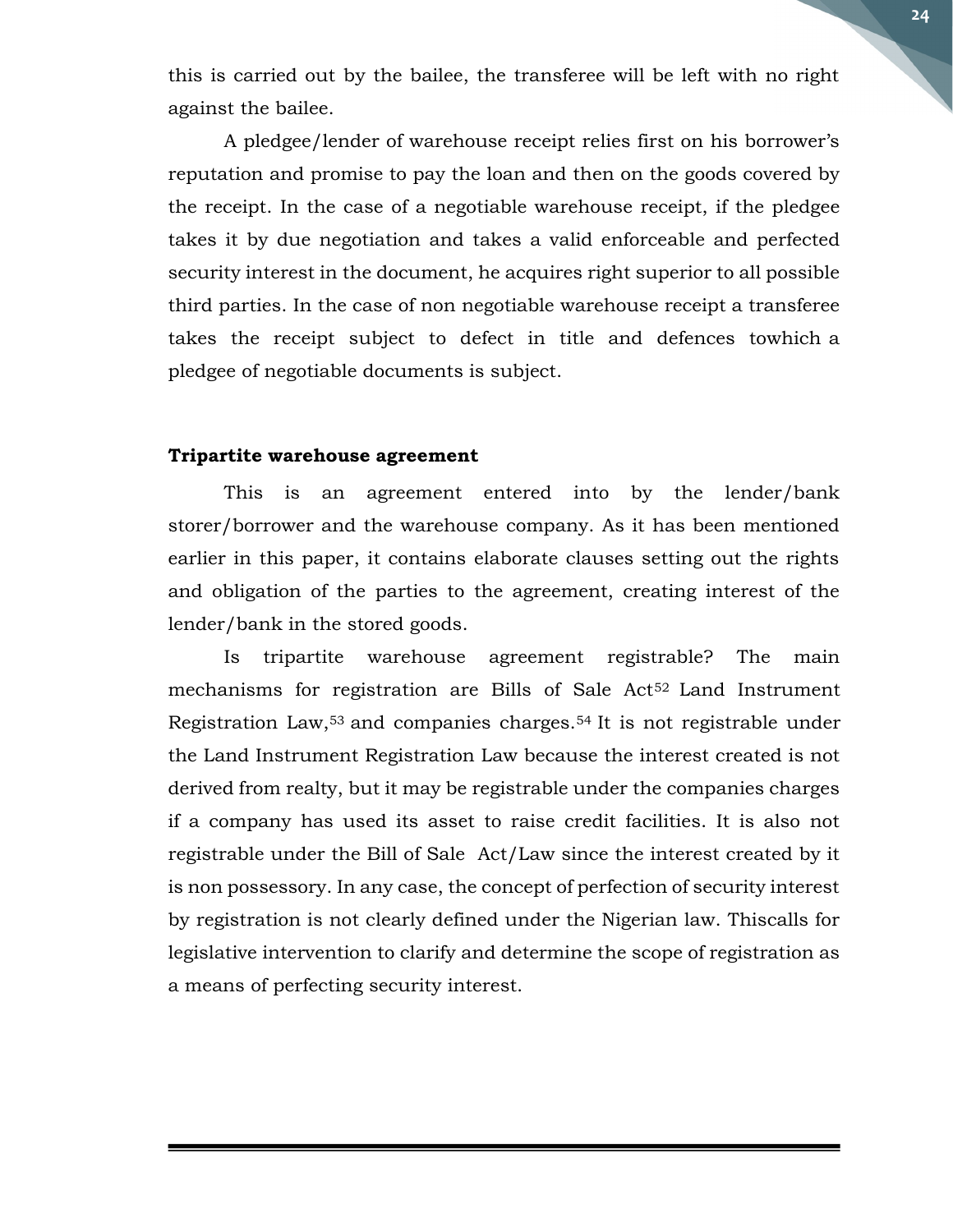#### Recommendation

It is clear from the above that warehouse receipt/warrant is not a negotiable document of title. This has imposed limitation on its use as collateral for commodity trade financing. It is recommended that there should be a legislation recognizing warehouse receipt as a negotiable document of title. Such legislation should allow easy transferability of warehouse receipt/warrant. This will not only create a sound base for primary and secondary market, it will enhance and sustain the integrity of the system.

The system of registration of security documents is archaic, cumbersome and very complex. In the fast economic world, a simple system of registration, which will be easily accessible, is needed. It is recommended that local Registries in major economic towns should be established for registration of security documents. Each local Registry will have a register for registering security documents. Simple registration form should be designed for this purpose. This is linked up with perfection of security document and priority. Once the security document is registered, it should gain priority not only over an earlier unregistered security document but also over subsequently registered security document and all other parties interested in the stored goods or produce covered by the warehouse receipt/warrant and in the case of liquidation by the storer/borrower or warehouse company or warehouse owner, a warehouse receipt/warrant holder should have priority over other creditors. The concept of attachment of security interest should also be adopted. We suggest that legislation should provide for automatic attachment of a negotiable warehouse receipt for a specified period of between 15 – 30 days after the security interest might have attached if one has possession of the warehouse receipt/warrant.

Because of the confusion and uncertainty of the tripartite warehouse agreement, it is recommended that this practice be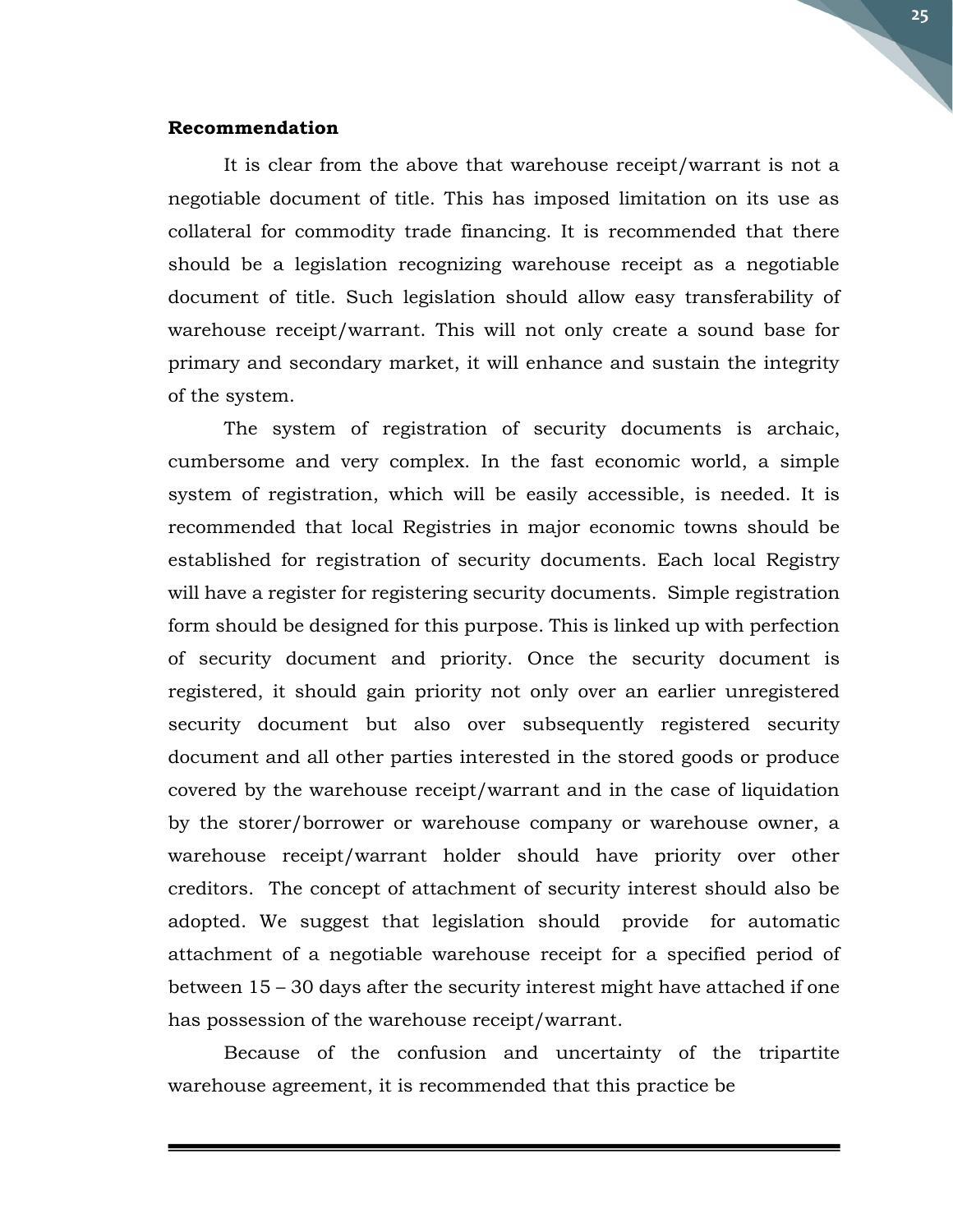discontinued and replaced by system adopted in the United States Uniform commercial Code of having security agreement and financing statement, registration of which will perfect the security interest.

It has been observed that the rights and obligations of the parties to the tripartite warehouse agreement are based on contractual undertakings and common law principles, it is submitted that this is not right; it is therefore recommended that the rights and obligations of the parties should be spelt out clearly in a legislation; particularly forgery of warehouse receipt/warrant, liability of the issuer of warehouse receipt/warrant for damages caused by non-receipt or misdirected stored produce/goods. There are existing legislation covering some of these areas scattered all over statute books, there is need to bring them together in a codified legislation being suggested.

With statutory recognition of warehouse receipt/warrant, already recommended, as a negotiable document of title, very transferable, a sound foundation is laid for operation of secondary market financing of Agricultural stocks. Once this is in place, stored agricultural commodity can be financed through secondary market using bankers and trade acceptances. Having regard to all the above recommendations, we suggest a codification of the law, which will embrace the above suggestions.

\*Professor J.O. Fabunmi, Faculty of Law Obafemi Awolowo University Ile-Ife, Nigeria.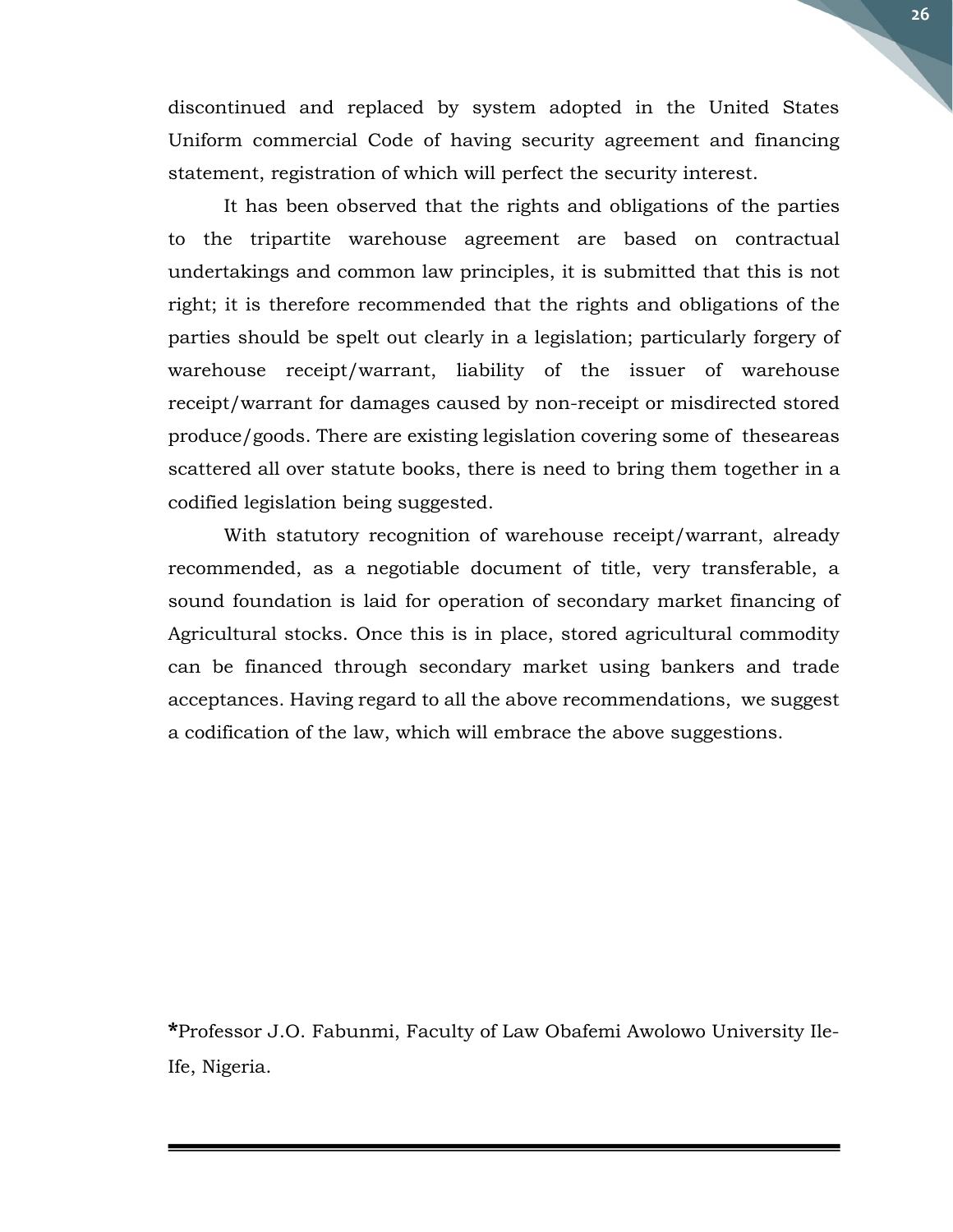#### FOOTNOTES

- 1. Commodity Boards Decrees No. 29 of 1977 Cap 58 Laws of the Federation of Nigeria 1990 which established Commodity Boards abrogated State marketing Boards. The commodity Boards were dissolved in 1986 as a result of the structural Adjustment Programme.
- 2. Conveyancing Act 1882; Property and Conveyancing Law, Cap 100 Laws of Ogun State 1978. Similar Laws exist in some states of Nigeria.
- 3. Bill of Sale Act 1878 and 1882; Bills of Sale Law, Cap 11, Laws of Ogun State 1978. Similar Laws are contained in the Laws of some States of Nigeria.
- 4. Ibid.
- 5. Part VII Companies and Allied Maters Act Laws of the Federation of Nigeria 1990.
- 5a. See Financing Inventory Through Field Warehousing, Yale Law Journal Vol. 69 p.663 at pp.671-672.
- 6. United States Uniform Commercial Code.
- 7. Canadian Warehouse receipt Act 1989.
- 8. Warehouse Acts of various states in India.
- 8a (1848) L.R. 3 Exch 399 at 302.
- 9. See Goode, Commercial Law p. 7112.
- 10. Ibid.
- 11. [1902] 1 Ch. 579 at 593 (C.A.)
- 12. Re Morrit Exp. Official Receiver (1886) 18 Q.B.D. 222 (C.A.); Re Hardwick (1886) 17 Q.B.D. 690 at 698 (C.A.)
- 13. [1922] 2 Ch. 211.
- 14. Ibid at p. 216.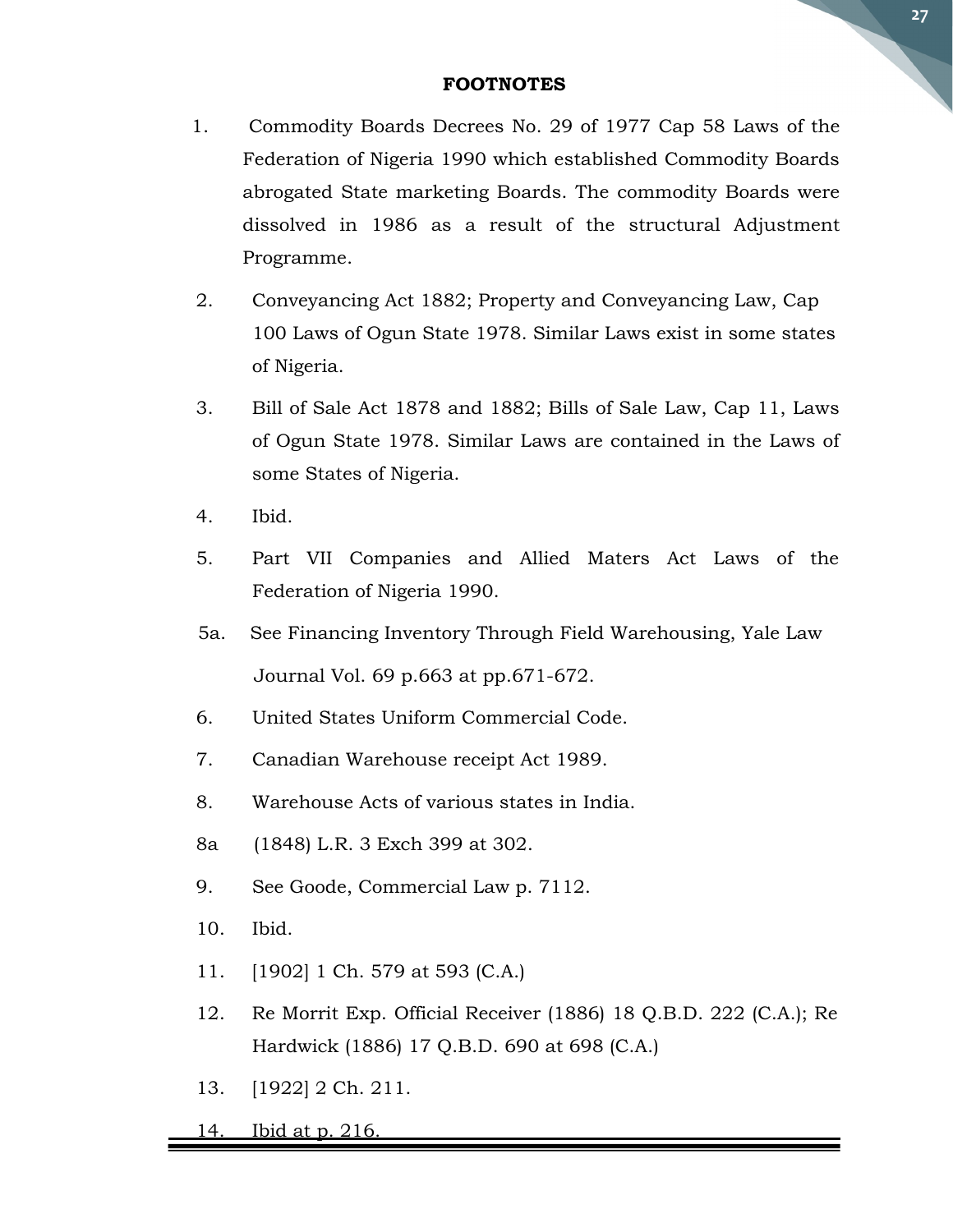- 15. (1886) 17 Q.B.D 690 (CA)
- 16. Stevenson v. Blakelock (1813) 1 M&S.
- 17. Brandao v. Bannetyt (1846) 3 C.B. 519.
- 18. Barring v. Corie (1818) 2 B of Ald 137.
- 19. Re Londone Globe Finance Corporation [1902] 2 Ch. 416.
- 20. Bridge, Commercial Law  $(2<sup>nd</sup> ed)$  p.430.
- 21. See also S. 4(1) Bill of Sale Law Cap 11 Laws of Ogun State of Nigeria 1979. Similar provision exists in various laws of some states of Nigeria.
- 22. S.4 1878 Act; S.3 Bills of Sale Law Cap 11 Laws of Ogun State. See also Re David Allester Ltd. [1922] 2 Ch. D 211; Re Hamilton Young & Co. [1905] 2 K.B. 772.
- 23. S.4 1878 Act; S.3 Bills of Sale Law, Cap 11, Law of Ogun State.
- 24. Bridge, Form, Substance and Innovation in Personal Security Law, (1992) Journal of Business Law P 4
- 25. Ibid.
- 26. Ibid.
- 27. S.78 (1)(c) Property and Conveyancing Law Cap 100, Laws of Ogun State 1978. Similar provision exists in the laws of Oyo, Osun, Ondo and Ekiti States of Nigeria.
- 28. No. 16 of 1979. The Bankruptcy Act, which was enacted in 1979, is yet to come into force. See also M.C. Okany, Nigerian Commercial Law pp. 725-731.
- 29. Cap 59 Laws of the Federation of Nigeria 1990. S. 197; See also, Asomugha Company Law in Nigeria under the Companies And Allied Matters Act 1994 pp. 290-292.
- 30. [1990] BCC 393.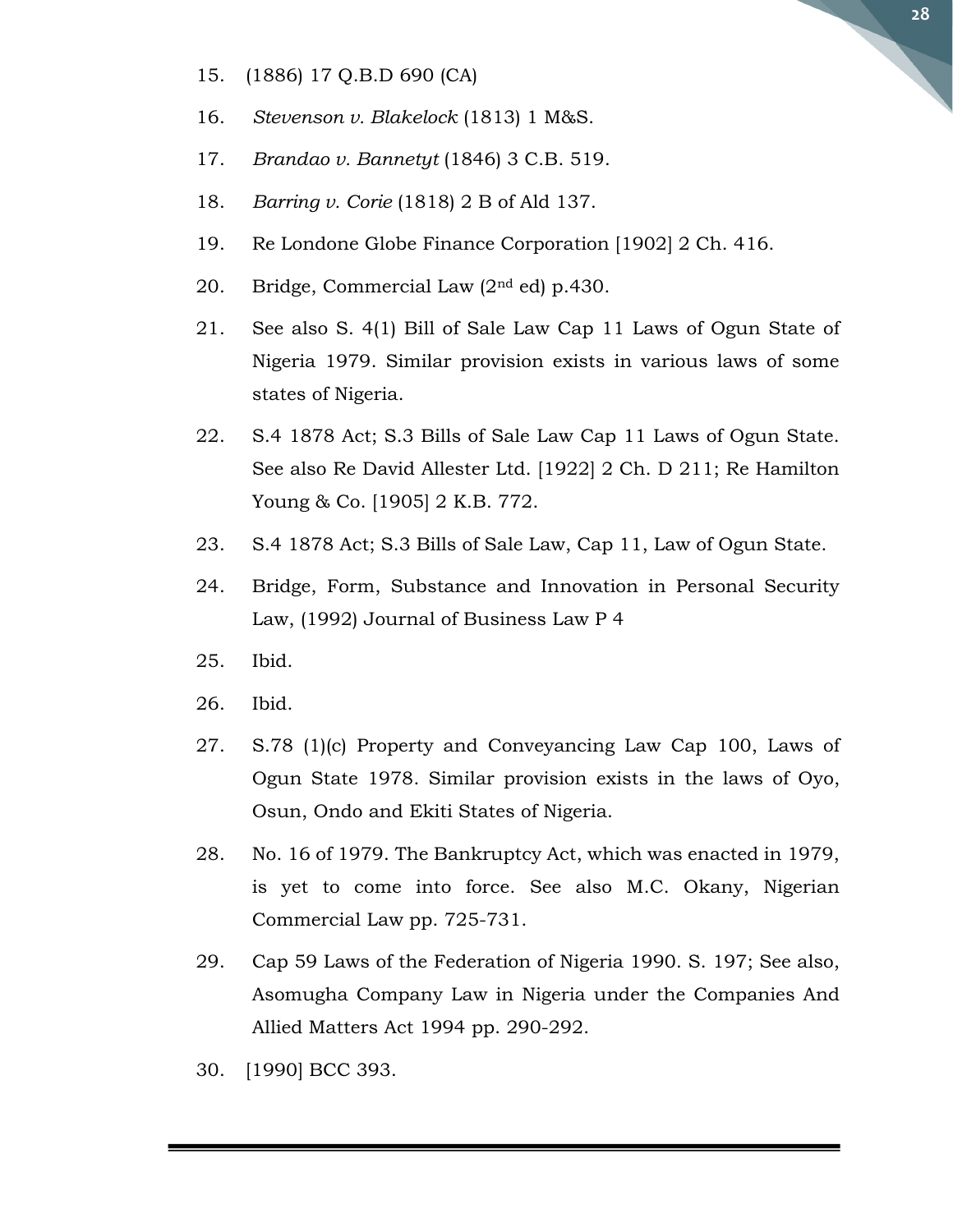- 31. (1823) 3 RUSS 1; See J.O. Fabunmi, Equity & Trusts in Nigeria, pp.72-77.
- 32. See Okany, Nigerian Commercial Law, p.445.
- 32a. See S. 2 (1) Sale of Good Act, Cap 116, Law of Oyo State 1978, Section 2(1) Sale of Goods Law, Cap 117 Laws of Ogun State 1978. Similar Law exists in some States of Nigeria.
- 33. See Meyerstein v. Barber (1866) L.R. 2C p. 38.
- 34. Goode, Legal Problems of Credit and Security (2nd Ed. 1988) p.1
- 35. See supra.
- 36. (1823) 3 RUSS 1.
- 37. See supra.
- 38. See Bill of Sales Act 1878-1882, Bill of Sale Law Cap 11 Laws of Ogun State, Land Instrument Registration Law Cap 53 Laws of Ogun State, Property and Conveyancing Law Cap 100 Laws of Ogun State. Similar Laws exist in some of the states of Nigeria.
- 39. See Bankruptcy Act Cap 30 Laws of the Federation of Nigeria 1990.
- 40. Bridge, Form, Substance and Innovation in Personal Security Law, (1992) Journal of Business Law P 4.
- 41. Those created by individuals by the Bill of Sales Act 1878 1882 and those created by Companies by the Companies and Allied Matters Act 1988.
- 42. S.19 rule 5 Sale of Goods Law Cap 117, Laws of Ogun State 1978. S.19 rule 5 Sale of Goods Law Cap 116, Laws of OyoState 1978. Similar Laws exist in some of the states of Nigeria.
- 43. See White and Summer, Uniform Commercial Code (2<sup>nd</sup> Ed.) p.783.
- 44. See Warehouse Acts of various States in India.